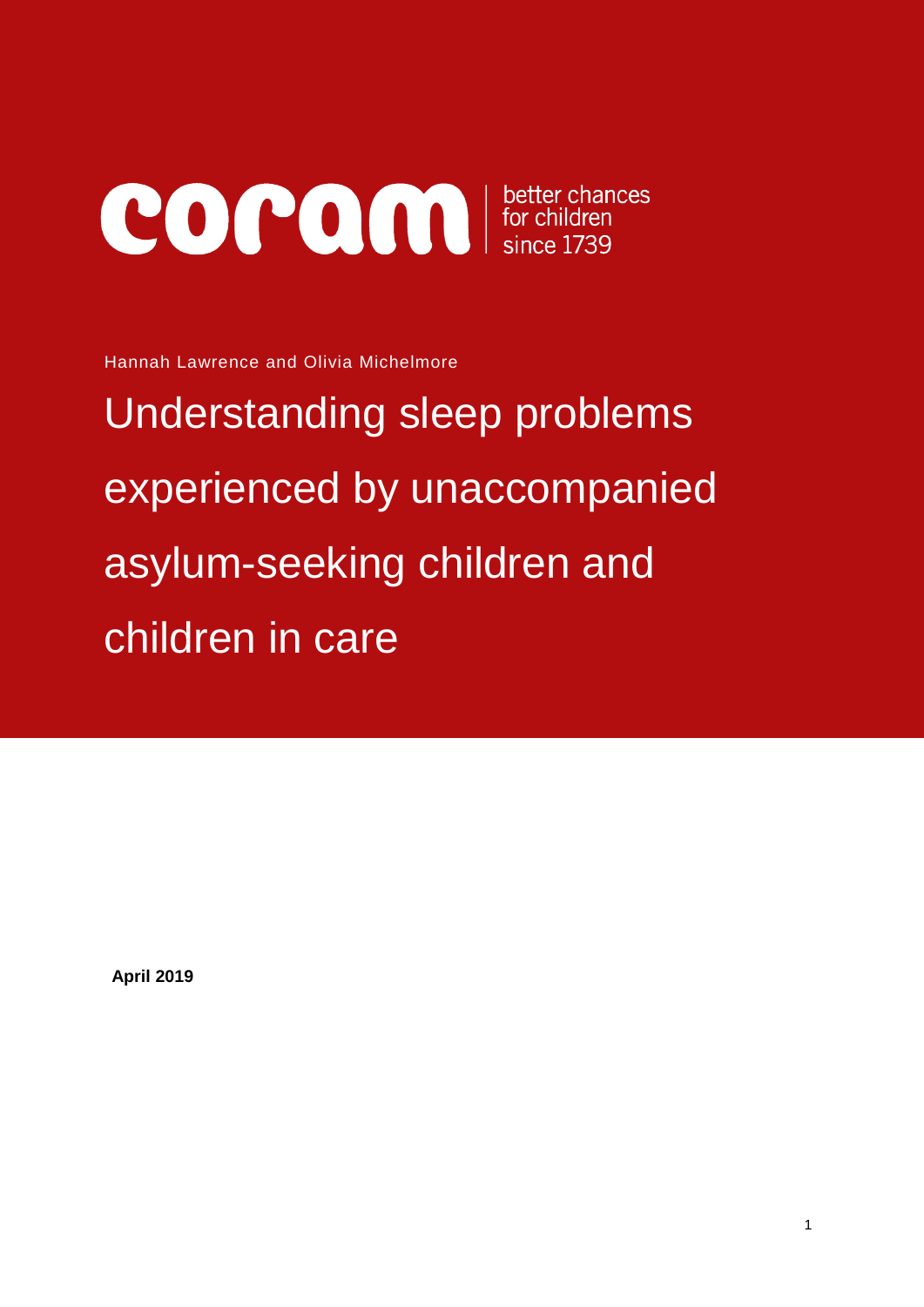#### **Acknowledgements**

Coram is the UK children's charity that has been supporting children since 1739. Coram's mission is to develop, deliver and promote best practice in the care of vulnerable children, young people and their families.

We are grateful to Dr Ana Draper for her guidance with this review of research literature.

### **Authors**

Hannah Lawrence, Senior Research and Evaluation Officer Tel: 0207 520 0365 Email: hannah.lawrence@coram.org.uk Olivia Michelmore, Senior Research and Evaluation Officer Tel: 020 7520 0377 Email: olivia.michelmore@coram.org.uk

Published by Coram Copyright © 2019 Coram 41 Brunswick Square London, WC1N 1AZ [www.coram.org.uk](http://www.coram.org.uk/)

Registered charity no: 312278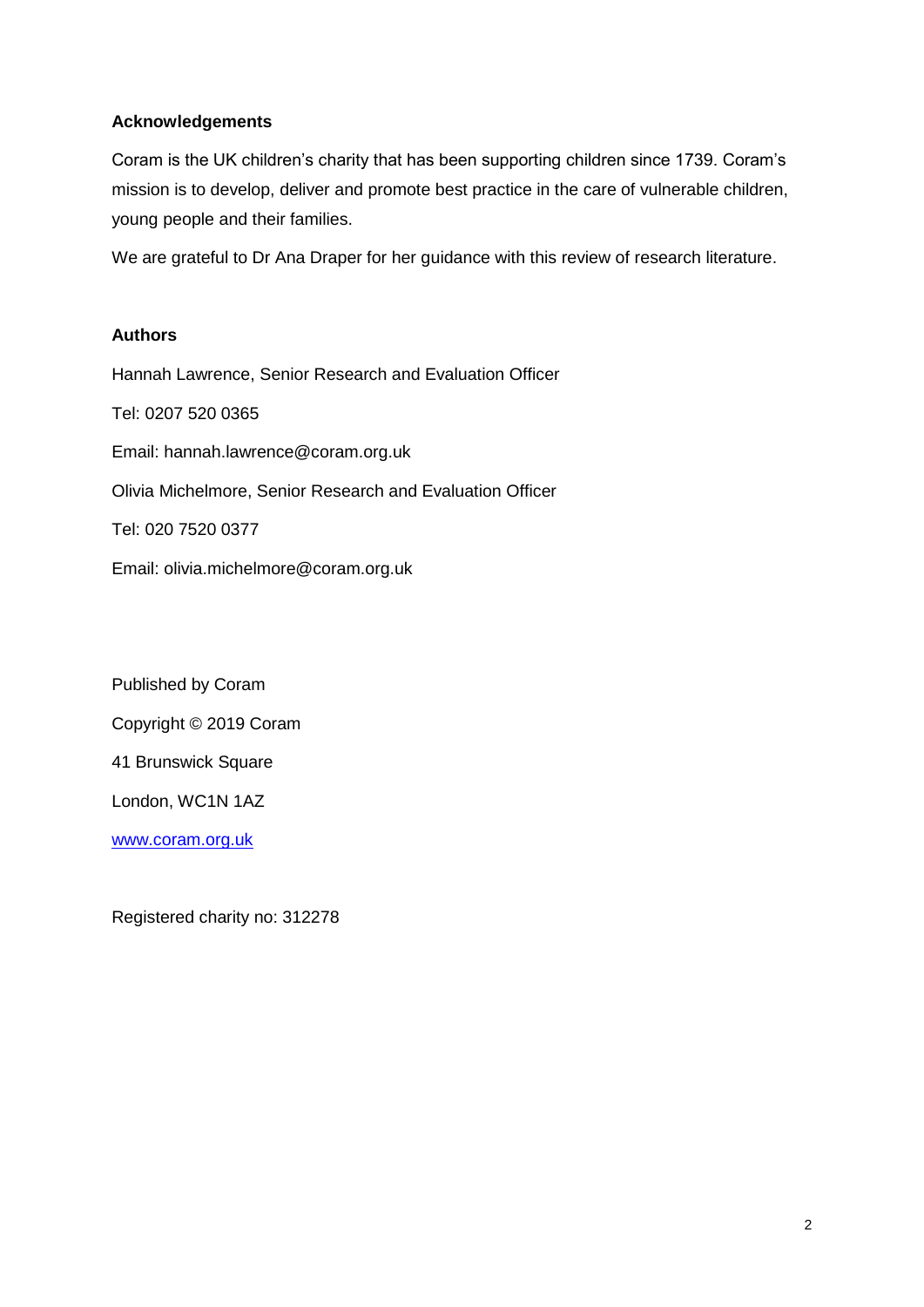# **Contents**

| Our recommendations for research and practice based on the findings from the studies  7 |  |
|-----------------------------------------------------------------------------------------|--|
|                                                                                         |  |
|                                                                                         |  |
|                                                                                         |  |
|                                                                                         |  |
|                                                                                         |  |
| Findings: unaccompanied asylum-seeking children and sleep problems 11                   |  |
| Summary: unaccompanied asylum-seeking children and sleep problems 15                    |  |
|                                                                                         |  |
|                                                                                         |  |
|                                                                                         |  |
|                                                                                         |  |
|                                                                                         |  |
|                                                                                         |  |
|                                                                                         |  |
|                                                                                         |  |
|                                                                                         |  |
| Appendix 1: search terms for unaccompanied asylum-seeking children  29                  |  |
|                                                                                         |  |
|                                                                                         |  |
|                                                                                         |  |

## **Tables and figures**

| Table 2: literature included relating to fostered children and sleep problems 17 |  |
|----------------------------------------------------------------------------------|--|
| Table 3: literature included related to adopted children and sleep problems  20  |  |

[Figure 1: inclusion process for papers relating to UASC and sleep problems......................](#page-10-1) 11 [Figure 2: inclusion process of papers relating to CiC and sleep problems...........................](#page-15-1) 16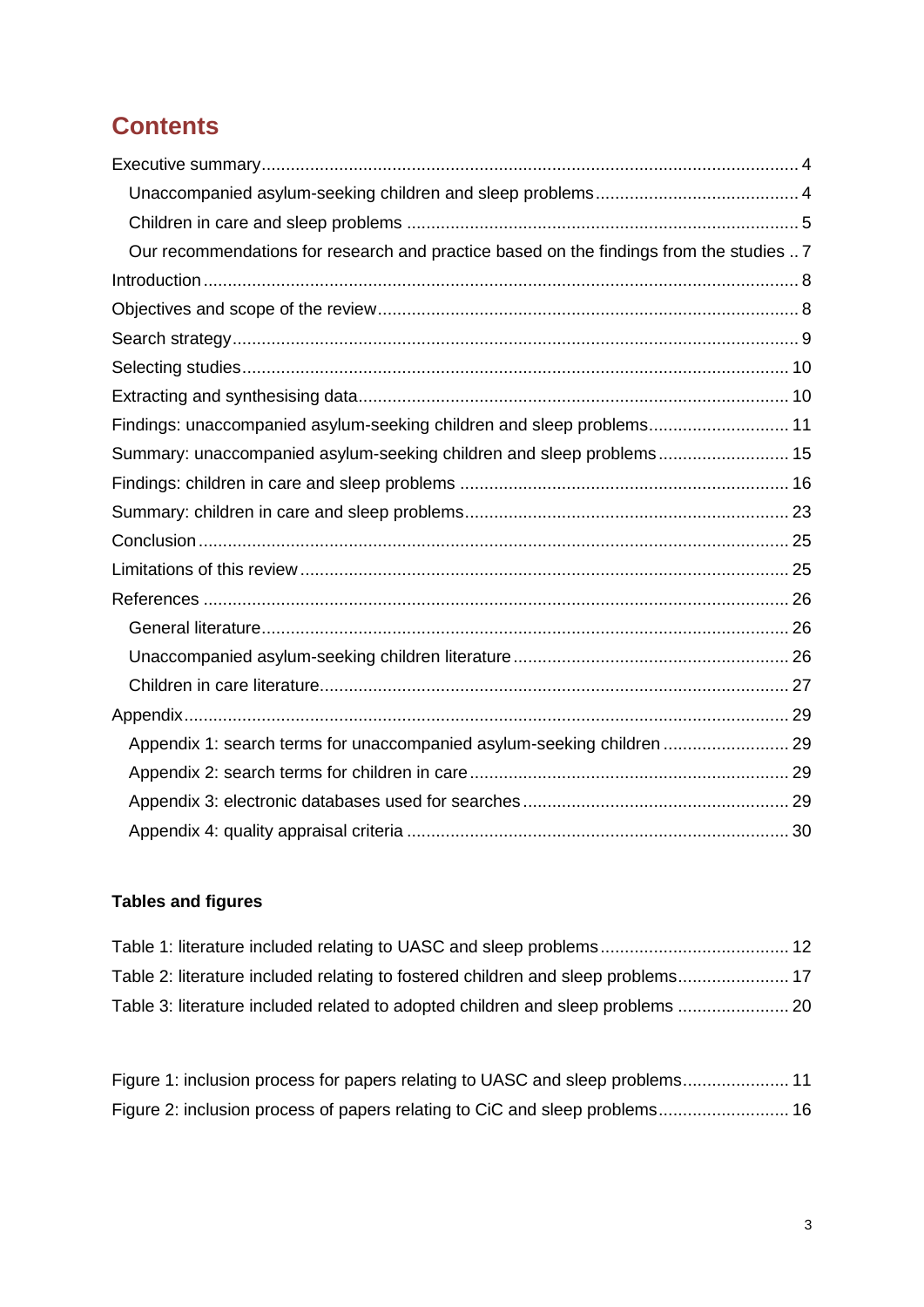# <span id="page-3-0"></span>**Executive summary**

-

This rapid review conducted by Coram's Impact and Evaluation team aimed to find out what the research literature tells us about sleep problems experienced by:

- unaccompanied asylum-seeking children (UASC)
- children in care or care experienced (CiC)

We wanted to understand the nature of the problems experienced by these young people and identify any promising solutions in helping them to sleep. The review was commissioned to help with the development of the Coram Sleep Project.

A mixed search strategy was adopted which included manual searches of bibliographies, systematic searches in six electronic databases and consultations with relevant experts. Once literature was found and retrieved it was appraised by two researchers using a quality appraisal tool. Data from included literature was then extracted and synthesised for the final report.

For both UASC and CiC there were few studies that focused on sleep problems specifically. Sleep issues were often a small part of studies about mental health more generally. This limited the amount of information about the nature and scale of sleep problems experienced by these groups, and successful interventions used to address sleep issues available to the review. The main findings from the literature about both groups of children are below.

## <span id="page-3-1"></span>**Unaccompanied asylum-seeking children and sleep problems**

Four papers were included in the review that were relevant to UASC and sleep problems. Although only four studies were found, they did provide some helpful learning for the development of programmes that help UASC to sleep better. The studies described a prevalence of sleep disturbance experienced by UASC.

Only one of the papers included in the review used research methods that collected data directly from UASC, who were aged 13 to 18 years old (Bronstein and Montgomery, 2013). One study was a review of literature (Montgomery, 2011); one study collected feedback from practitioners working with UASC (Carr et al., 2017) and the other study interviewed parents of refugee children<sup>1</sup> (Montgomery and Foldspang, 2001).

 $1$  Although these children were not unaccompanied, this study was included because of 1. its relevant findings and 2. the limited research studies available.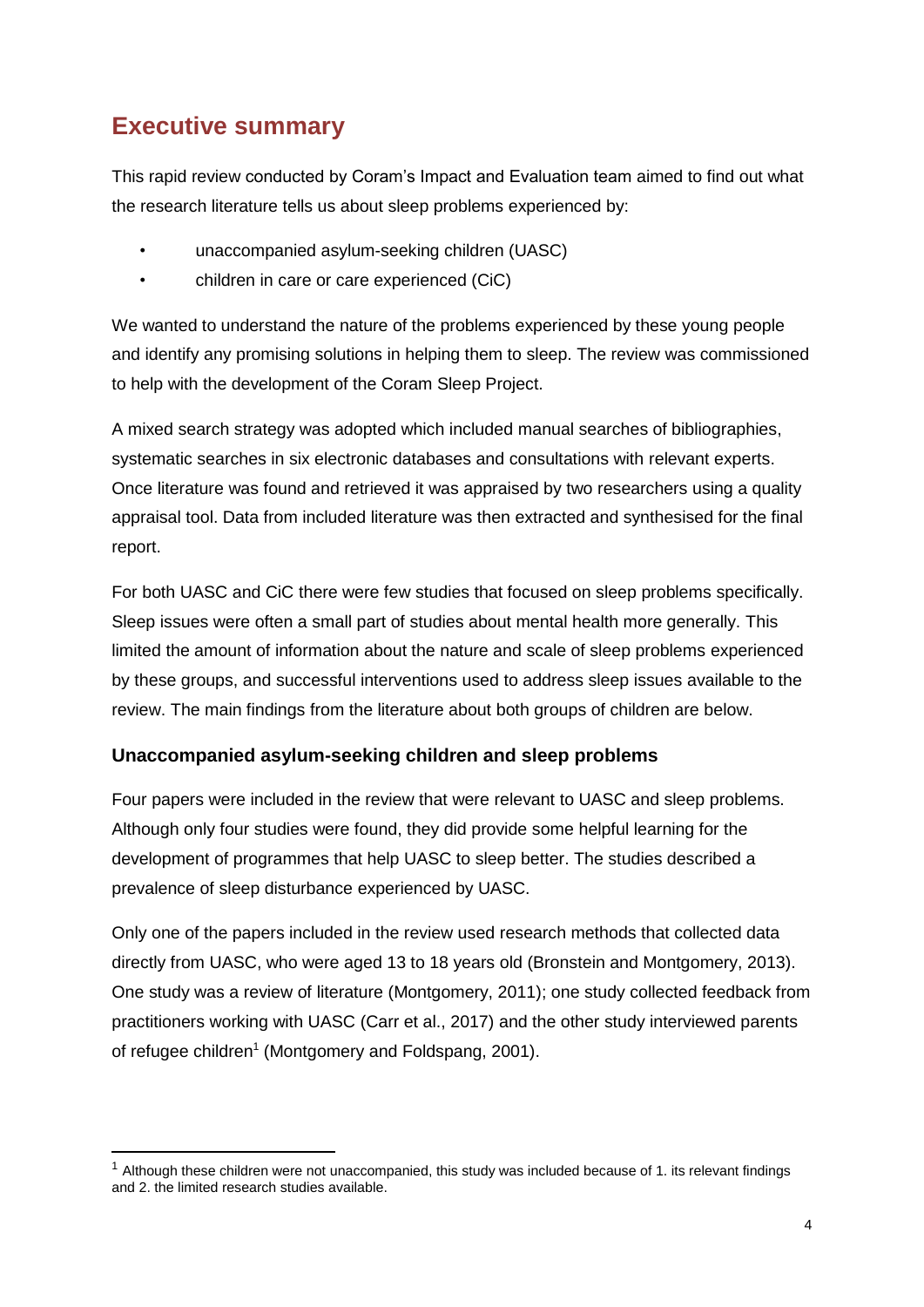In two of the four papers it was emphasised that the symptoms that arise from sleep problems can be confused with signs of post-traumatic stress disorder (PTSD) in young refugees (Carr et al., 2017, Montgomery, E., 2011). Montgomery's (E.) 2011 review of evidence relating to mental health in young refugees reported that the general behaviours of young refugees were not PTSD specific and a majority (77%) of young people suffered from anxiety, sleep disturbance and/or depressed mood on arrival in a new country.

Montgomery's (E.) 2001 study of refugee children (with at least one parent) from the Middle East highlighted the importance of family environment and a feeling of security in facilitating good sleep following traumatic experiences related to war and violence.

Bronstein and Montgomery's (2013) study found that UASC took 20 minutes longer than normal to fall asleep, but the bed times and rise times of UASC were consistent with adolescents from other Western or high-income countries<sup>2</sup>.

The findings have some relevant practice implications for projects aimed to help UASC sleep better. First, UASC would benefit from sleeping in an environment that provides stability and security to promote good sleep. Second, attention should be paid to the process of UASC falling asleep as this was where Bronstein and Montgomery's (2013) study found that there was a difference from other general populations of young people (see footnote 2).

## <span id="page-4-0"></span>**Children in care and sleep problems**

Eight papers were found that studied the sleep problems of care experienced children. Four of these related to adopted children and the other four to fostered children. The age range in all but one study was two to 12 years old. One study (Fusco and Kulkarni, 2018) focused on young adults (mean age was 21 years old) who had left foster care. Similar to UASC, it was noted in a few studies that this is an area that has received limited research attention. The research that does exist has focused on young children.

## **Fostered children and sleep problems**

-

In the studies about fostered children, it was found that there was a link between insecure environment and sleep disruption. Foster children with poorer sleep were more likely to have displayed difficult behaviours (Dubois-Comtois, 2016) and foster children took almost 20 minutes more to fall asleep compared with children not in care (Tininenko et al., 2010).

<sup>&</sup>lt;sup>2</sup> This study (Bronstein and Montgomery, 2013) compared UASC results from the School Sleep Habits Survey (SHS) with other studies using the SHS with young people in 'Western or high-income countries'. The other studies were conducted in USA, Italy and Korea.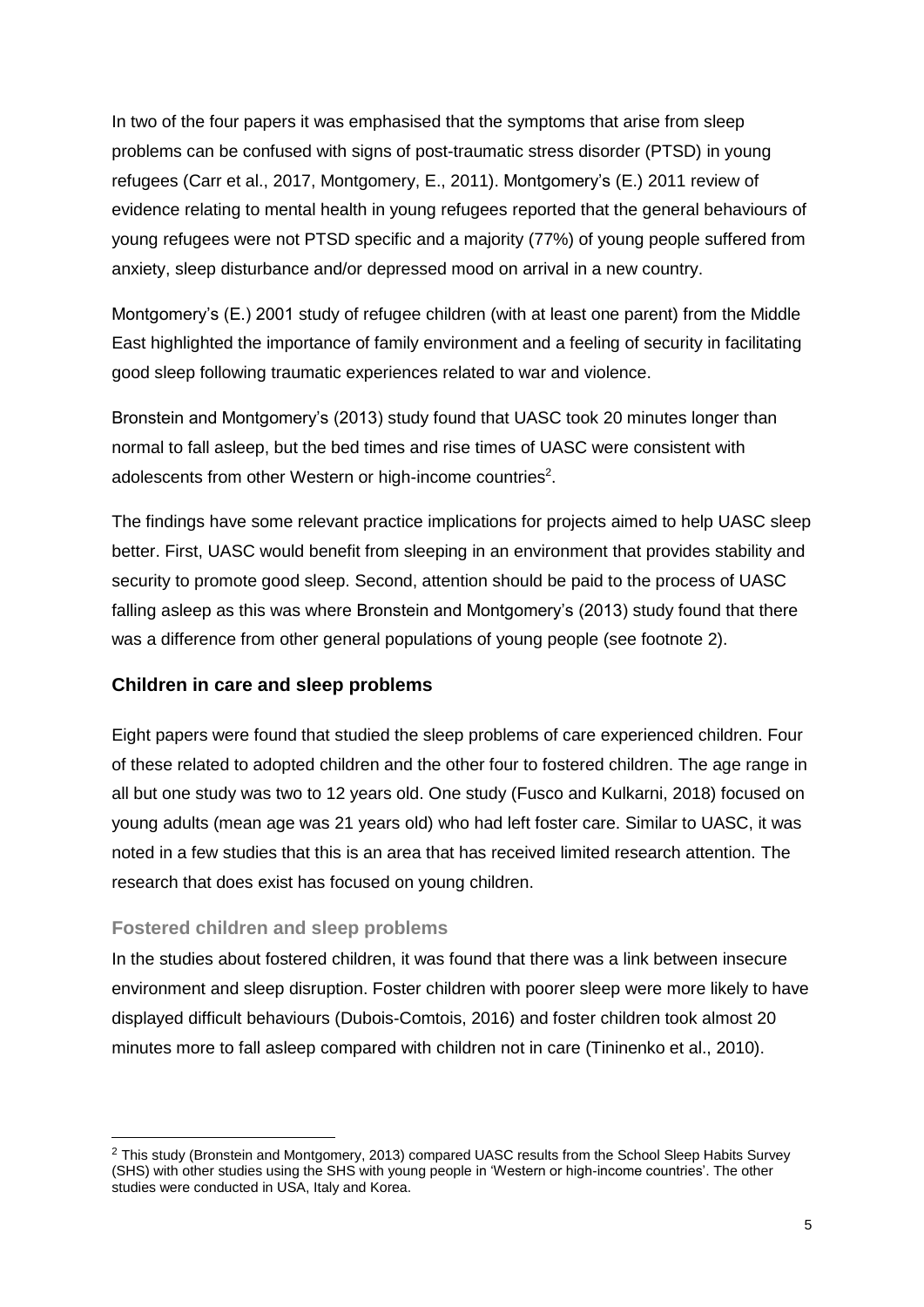The studies included in this review about foster children and sleep problems made the following recommendations:

- foster children's sleep problems should be routinely assessed and foster carers should help them to establish good sleep hygiene (Hambrick, 2017)
- young people who are resistant to talking therapies may be more receptive to programmes that specifically target their sleep as it is a low stigma issue (Fusco and Kulkami, 2018)
- as foster children have more difficulty initiating sleep it may be especially important to address these problems through environmental intervention such as ensuring bedrooms provide a calm and secure space (Tininenko, 2010)
- cognitive behavioural therapy for chronic insomnia (CBT-I) has been shown to be effective in improving sleep (Fusco and Kulkami, 2018)
- young adults who have left care could benefit from more information about how past trauma can continue to disrupt sleep (Fusco and Kulkami, 2018)

## **Adopted children and sleep problems**

-

The sleep problems of adopted children is also not a well-researched area. One review (Radcliff et al., 2017) found seven studies that examined sleep in adopted children and these focused on internationally adopted Asian female infants. Furthermore, only two studies have used validated sleep questionnaires.

The studies included in this review found that adopted children who have experienced maltreatment experienced a significantly greater amount of sleep disturbance than their nonadopted counterparts (Cuddihy et al., 2013). Schenkels' 2018 study found that adopted children showed a significantly higher prevalence of any disorder<sup>3</sup> initiating and maintaining sleep.

The most common sleep disorders experienced by adopted children were bedtime resistance, parasomnias<sup>4</sup>, sleep onset delay and sleep anxiety (Rajaprakash, 2017). Family structure, adoption history, foster placement duration and number, type of adoption and age at adoption did not appear to be factors that explained variations in sleep (Rajaprakash, 2017).

More research is needed to describe the sleep problems of this cohort more thoroughly. It would be useful to explore whether there are factors that moderate or mediate the

<sup>3</sup> Defined as a sleep latency of more than 30 minutes on average or more than one hour on ≥1 night during the week, restless sleep, and frequent nocturnal awakenings.

<sup>4</sup> Parasomnias are disruptive sleep disorders that can occur during arousals from REM sleep or partial arousals from non-REM sleep. Parasomnias include nightmares, night terrors and sleepwalking.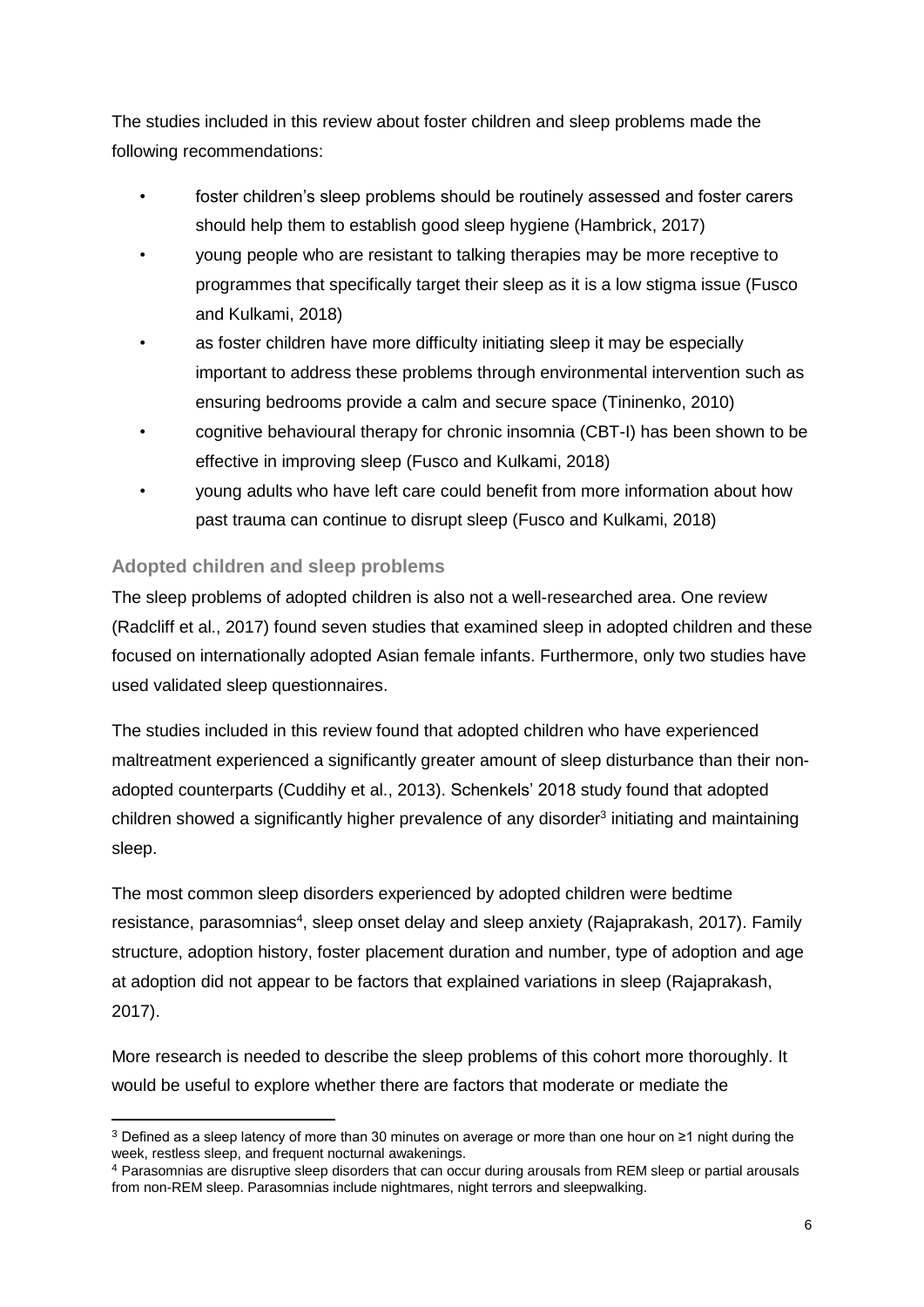relationship between the adoption process and sleep such as the adoption process experience, trauma history and types of trauma experiences.

## <span id="page-6-0"></span>**Our recommendations for research and practice based on the findings from the studies**

This review has revealed the dearth of literature available about UASC and CiC experiencing sleep problems. In total, 12 studies were included in this review that were relevant to the two groups and sleep problems.

The studies included suggest that some sleep problems are being experienced by these two groups, so further research into these problems would be helpful to understand more about the scale and nature of them. Furthermore, preliminary evaluations and research into successful solutions to address sleep problems would be useful in shaping future projects and ensuring they use effective approaches and interventions.

The studies included have provided some initial implications and learning for practice which are common across the two groups of children. Although these would benefit from further research, the initial points of learning are:

- discussing sleep problems with young people can be less stigmatising than discussing mental health issues. This may encourage a young person to access the support needed and help to identify if any further mental health intervention is required.
- sleep problems experienced by young people should be regularly assessed, particularly for those in care who may have disrupted sleep because of moving between placements.
- CBT-I may be effective in helping UASC and CiC to overcome sleep problems.
- there is some evidence that sleep problems of UASC and symptoms of PTSD can be confused. This is an issue for practitioners diagnosing UASC with PTSD to be mindful of.
- Young people need to feel safe and sure to sleep well. This was a common theme for both UASC and CiC.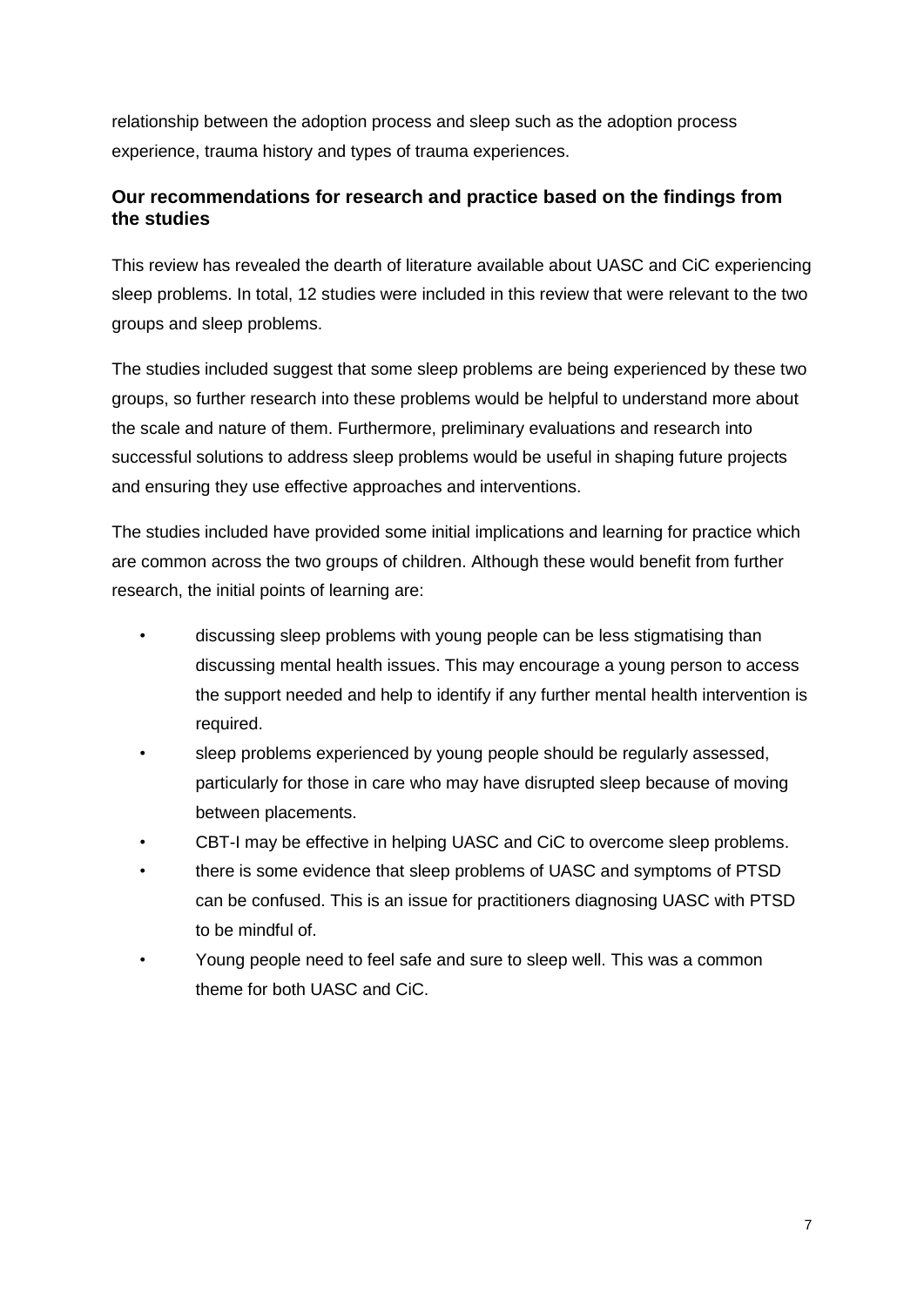# <span id="page-7-0"></span>**Introduction**

-

This paper presents the findings from a rapid review of evidence about sleep problems for certain groups of vulnerable young people. The review was commissioned to inform the development of the Coram Sleep Project<sup>5</sup> training for practitioners delivered by Dr Ana Draper in two new local authorities. The review began in November 2018 and was conducted by Coram's Impact and Evaluation team.

# <span id="page-7-1"></span>**Objectives and scope of the review**

Our objectives were to find out what the research literature tells us about sleep problems experienced by 1. unaccompanied asylum-seeking children (UASC) and 2. children in care or care experienced (CiC). We wanted to understand:

- 1. the **scale and nature** of sleep problems experienced by these two cohorts
- 2. the **types of sleep problems** that commonly affect these young people
- 3. the **promising solutions** to address sleep problems for these cohorts.

To do this we appraised relevant literature to draw out information about what is confidently known and what is more tentatively understood about sleep problems for these cohorts. We have also aimed to draw out the implications for practice to support the sleep programme development and for children's social care teams more widely.

The review included qualitative, quantitative and mixed methods studies. We focused on primary data but included literature reviews if they brought something new to our findings.

The original scope for the review was to consider peer reviewed research and grey  $l$ literature $<sup>6</sup>$  published from 2008 and onwards. As searches using this scope did not return</sup> many relevant results, the search was broadened to include papers prior to 2008. The geographical scope of the review was international.

We focused our search on studies about adolescents (typically 11 to 17 years old). Our search terms reflected this (see appendix 1 and 2).

The term 'sleep problems' covers a range of issues. We focused our review on problems with falling asleep, daytime sleepiness, night time awakening, regularity and duration of

<sup>5</sup> The Coram Sleep Project was first developed and delivered in Kent County Council for UASC. The project consists of a sleep hygiene presentation, a sleep pack and a circadian rhythm body clock calculator. More about the project can be found here: [www.uaschealth.org/resources/mental-health/sleep-eat-hope.](http://www.uaschealth.org/resources/mental-health/sleep-eat-hope)

<sup>6</sup> Common grey literature publications include government documents, white papers and evaluations.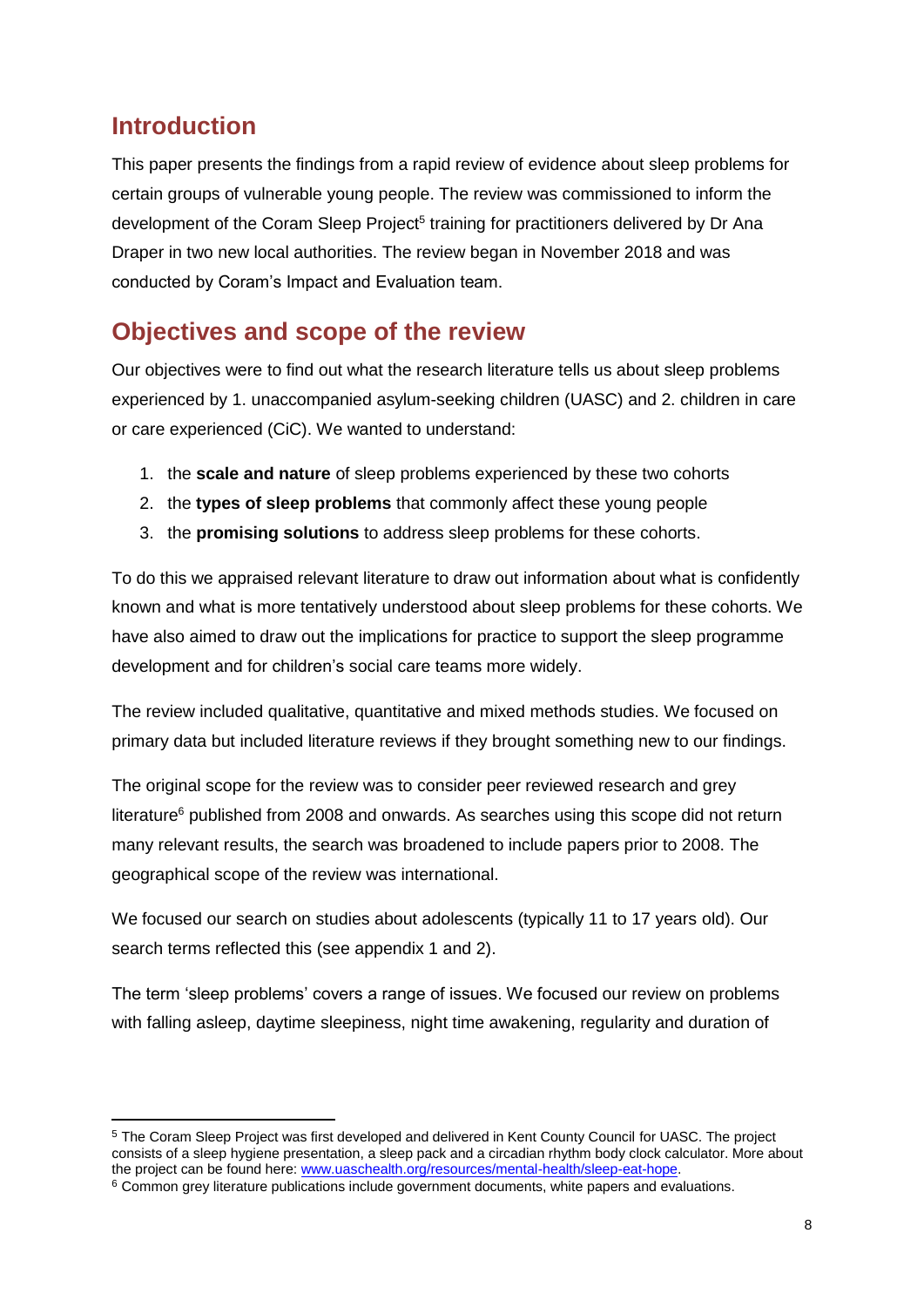sleep. Studies focused on generic analyses of sleep patterns in adolescents and the effects of the use of electronic devices were excluded.

The methodological criteria for the inclusion of studies were flexible. There was no minimum sample size threshold for the inclusion of a qualitative study. For quantitative studies, we planned to exclude a study if the sample was too small (although we did not need to apply this rule).

# <span id="page-8-0"></span>**Search strategy**

The timetable (12 weeks) and resource for this project demanded the use of rapid review methodology. Rapid reviews are used to summarise the available research within the constraints of a short timescale. They differ from systematic reviews due to these time constraints and therefore have limitations on the extent and depth of the literature search. They are as comprehensive as possible, yet compromises are made in terms of identifying all available literature. They are particularly useful to policy makers who need to make decisions quickly (Tricco et al., 2017). Rapid reviews should be viewed as provisional appraisals rather than a definitive account of what works (Rutter et al., 2010). There is no one standard method for conducting a rapid review. Our team followed the stages set out in Tricco et al.'s 2017 practical guide published by the World Health Organization (Pluddemann, 2018).

We applied a mixed search strategy including both manual and automated methods. Automated methods involved entering combinations of relevant search terms into six electronic databases: Cochrane Library, Google Scholar, NSPCC library, PsycInfo, PubMed and Social Care Online (descriptions of these databases are in appendix 3).

Our manual search strategy included consulting with our network of contacts through the Coram group of charities, as well as any relevant academics, experts, organisations and researchers.

Finally, to ensure that we accessed the most relevant sources, we conducted a thorough review of bibliographies to identify any additional literature that may not have been caught by our searches.

Given the rapid timeframe we agreed that the review of material would stop when either 20 items had been reviewed in total or saturation had been achieved and two or more researchers agreed that continuation was unlikely to provide any new insights.

We ran a set of searches with combinations of pre-determined search terms to identify relevant literature. The search terms were tested through a pilot search. Searches included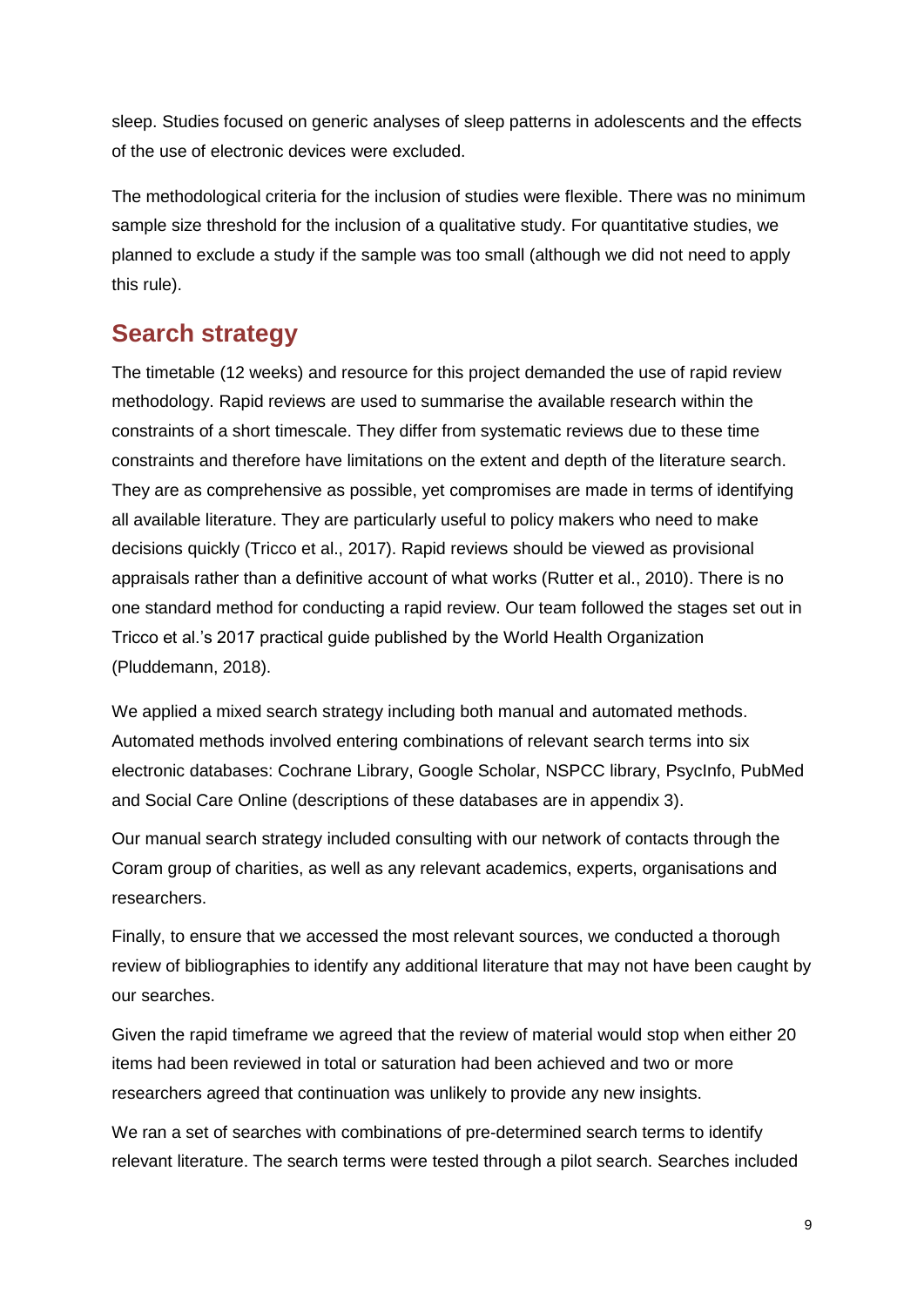combinations of a population-related term (for example, child) and a relevant indicator (for example, refugee) combined with the term 'sleep'. The search terms were adjusted according to the requirements of specific databases.

Researchers conducted an initial, manual scan of abstracts to discard all immediately irrelevant hits. Items apparently meeting basic relevance criteria were then retrieved as full texts.

The studies retrieved, screened and excluded were recorded.

# <span id="page-9-0"></span>**Selecting studies**

Qualitative, quantitative, mixed methods studies and systematic or rapid reviews were assessed using our quality appraisal tool. Details of this are in appendix 4.

# <span id="page-9-1"></span>**Extracting and synthesising data**

Following the quality appraisal process the team extracted data from selected studies. We synthesised the evidence obtained from the included studies and drew out analysis and conclusions from these.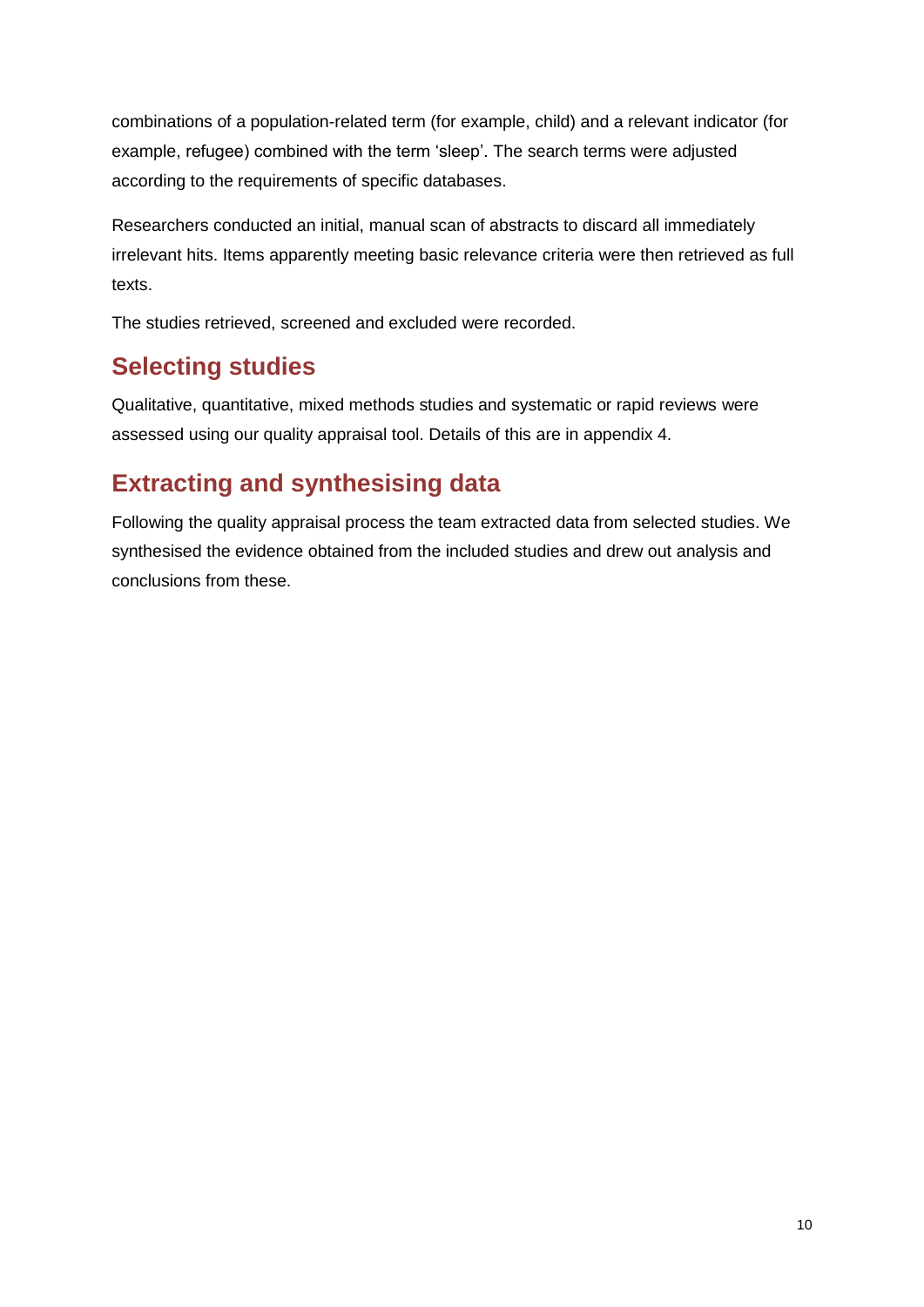# <span id="page-10-0"></span>**Findings: unaccompanied asylum-seeking children and sleep problems**

Four articles were selected for inclusion in this part of the study.

Three of these papers were found via manual searches in bibliographies and one was found via an automated search. Searches using combinations of the search terms were conducted of six electronic databases and from this only one paper was relevant. The researchers agreed not to search any more databases as searches were returning the same results consistently.

Twenty papers were reviewed using the quality appraisal tool. Papers were excluded at this stage predominantly because their focus was on PTSD or depression and anxiety. There were sometimes cursory references to sleep in these studies in relation to PTSD or depression and anxiety but it was not a focus of the papers.

<span id="page-10-1"></span>**Figure 1: inclusion process for papers relating to UASC and sleep problems**

Searches conducted using 6 electronic databases & manual searches of bibliographies & consultation with partners

20 papers appraised and retrieved using quality appraisal tool



4 papers included and data extracted from these

The table below summarises the key findings of the four papers that were included following the quality appraisal process. In addition, the relevant learning for the other projects has been summarised in column 7. Full citations are detailed at the end of this report.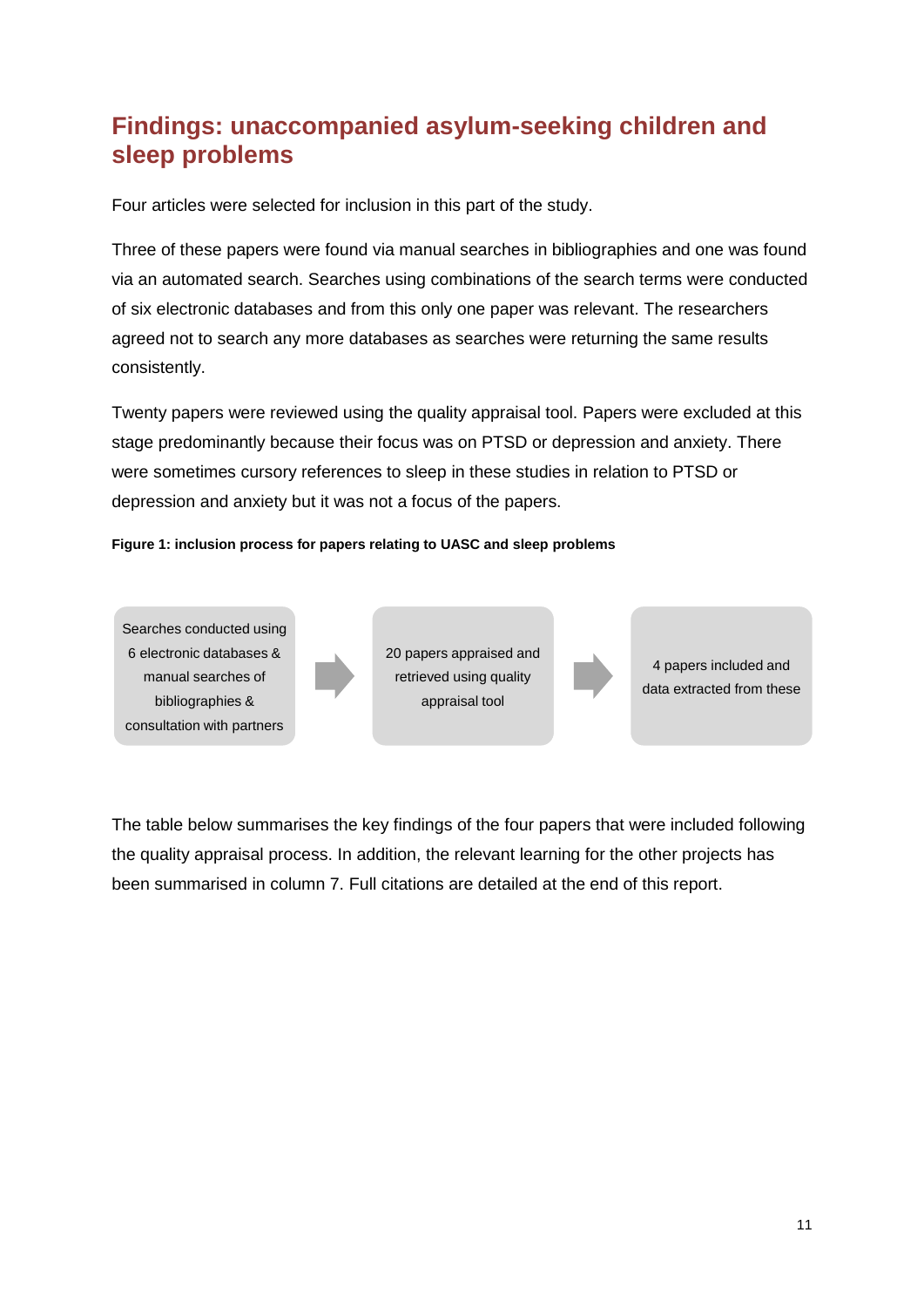## **Table 1: literature included relating to UASC and sleep problems**

<span id="page-11-0"></span>

| <b>Title &amp; first</b><br>author                                                            | Geographical<br>scope | <b>Research question</b>                                                                                                                                                                       | Study design                                                  | Sample size<br>(incl.<br>participant<br>age) | <b>Key findings</b>                                                                                                                                                                                                                                                                                                                                                                                                                                                                                                                                                                                                                                                                                                                                                                                                   | <b>Relevant learning</b>                                                                                                                                                                                                                        |
|-----------------------------------------------------------------------------------------------|-----------------------|------------------------------------------------------------------------------------------------------------------------------------------------------------------------------------------------|---------------------------------------------------------------|----------------------------------------------|-----------------------------------------------------------------------------------------------------------------------------------------------------------------------------------------------------------------------------------------------------------------------------------------------------------------------------------------------------------------------------------------------------------------------------------------------------------------------------------------------------------------------------------------------------------------------------------------------------------------------------------------------------------------------------------------------------------------------------------------------------------------------------------------------------------------------|-------------------------------------------------------------------------------------------------------------------------------------------------------------------------------------------------------------------------------------------------|
| <b>Evaluation of</b><br>the Sleep<br><b>Project for</b><br><b>UASC in</b><br>Kent<br>Carr, H. | Regional (UK)         | Explores the<br>experiences of the Kent<br>Sleep Project<br>intervention from the<br>practitioner's point of<br>view.<br>(Note: this project forms<br>the basis of the Coram<br>Sleep Project) | Qualitative<br>interviews with<br>practitioners               | 18 practitioners                             | The Sleep Project was a successful intervention<br>perceived positively by all practitioners<br>interviewed - they felt that it had resulted in<br>significant change, improving sleep for young<br>people (YP) and their general health and<br>wellbeing.<br>Practitioners encouraged others to see disrupted<br>sleep patterns and lack of sleep as giving rise to<br>a set of symptoms that can initially be confused<br>with PTSD.<br>Most YP slept during the day and were unable to<br>sleep at night. Due to the nature of the journeys<br>across Europe, YP showed circadian body clock<br>rhythms set into nocturnal patterns. On arrival to<br>the UK, YP started to experience an intense<br>form of jet lag of which the symptoms were:<br>difficulty concentrating, indigestion, and memory<br>problems. | Although based on limited evidence,<br>the Sleep Project was deemed<br>successful for UASC in Kent.<br>The symptoms from sleep problems<br>can be confused with PTSD.<br>The paper does not include the views<br>of YP about the Sleep Project. |
| Sleeping<br><b>Patterns of</b><br>Afghan<br>Unaccompan                                        | Regional (UK)         | First study investigating<br>the sleeping patterns of<br>UASC.                                                                                                                                 | Quantitative:<br>used: School<br>Sleep Habits<br>Survey (SHS) | 222 UASC<br>$(13 - 18$ years<br>old)         | Afghan UASC sleep onset latency was 20<br>minutes greater than what is considered a<br>normative length of time to fall sleep.                                                                                                                                                                                                                                                                                                                                                                                                                                                                                                                                                                                                                                                                                        | UASC took 20 minutes longer than<br>normal to fall asleep.                                                                                                                                                                                      |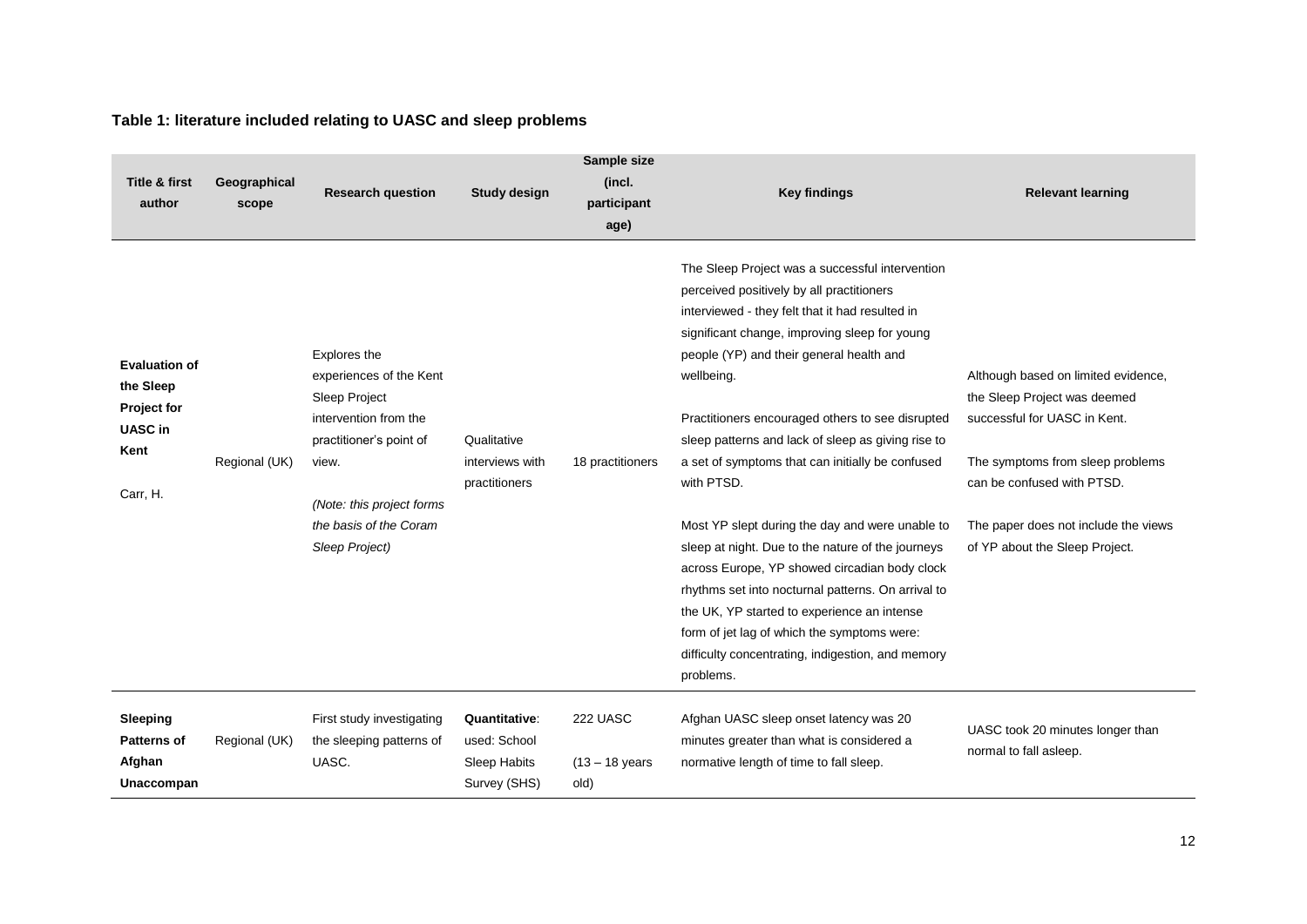| ied Asylum-         |               | Aimed to understand       | and Reactions   |                | Strong association between increased sleep       | Bed times and rise times of UASC were   |
|---------------------|---------------|---------------------------|-----------------|----------------|--------------------------------------------------|-----------------------------------------|
| Seeking             |               | the general patterns of   | of Adolescents  |                | problems and scoring above the cut-off for PTSD  | consistent with adolescent from other   |
| <b>Adolescents:</b> |               | Afghan UASC sleep and     | to Traumatic    |                | on the RATS - UASC who screened above            | Western or high-income countries.       |
| A Large             |               | to investigate the        | <b>Stress</b>   |                | clinical cut-off for PTSD reported significantly |                                         |
| <b>Observation</b>  |               | relationship between      | questionnaire   |                | greater sleep onset latency, increased           |                                         |
| al Study            |               | these patterns and        | (RATS)          |                | nightmares and less total sleeping time          |                                         |
|                     |               | PTSD within this          |                 |                | compared with non-PTSD group.                    |                                         |
| Bronstein, I.       |               | population.               |                 |                |                                                  |                                         |
|                     |               |                           |                 |                | Bed times and rise times of Afghan UASC          |                                         |
|                     |               |                           |                 |                | appeared consistent with those of adolescents    |                                         |
|                     |               |                           |                 |                | from other Western or high-income countries      |                                         |
|                     |               |                           |                 |                | suggesting some pattern of sleep assimilation    |                                         |
|                     |               |                           |                 |                | among the YP.                                    |                                         |
|                     |               |                           |                 |                |                                                  |                                         |
|                     |               |                           |                 |                | While taking account of traditional sleep        |                                         |
|                     |               |                           |                 |                | practices, Afghan UASC sleep patterns adapt to   |                                         |
|                     |               |                           |                 |                | their contextual environment, which includes     |                                         |
|                     |               |                           |                 |                | social and cultural norms of the country of      |                                         |
|                     |               |                           |                 |                | asylum.                                          |                                         |
| Trauma,             |               |                           |                 |                |                                                  | High prevalence of sleep disturbance    |
| exile and           |               |                           |                 |                |                                                  | reported in studies of young refugees   |
| mental              |               |                           |                 |                | The reactions of children were not necessarily   | but this is studied as an integrated    |
| health in           |               | Review of evidence of     | Literature      |                | PTSD specific - 77% suffered from anxiety,       | component of PTSD diagnosis.            |
| young               | Multi-country | trauma and exile related  |                 | Not applicable | sleep disturbance and/or depressed mood at       |                                         |
| refugees            | (Middle East) | mental health in young    | review          |                | arrival.                                         | Sleep disturbance' is often not studied |
|                     |               | refugees in middle east.  |                 |                |                                                  | on its own but only as part of the PTSD |
| Montgomery,         |               |                           |                 |                | Sleep disturbance was primarily predicted by a   | diagnosis in studies involving refugee  |
| Е.                  |               |                           |                 |                | family history of violence.                      | children.                               |
|                     |               | To identify specific      | Mixed method:   | 311 refugee    | Sleep disturbance was determined equally by      |                                         |
| Traumatic           | National      | traumatic risk indicators | structured      | children (with | background factors, violent experience and       | Family environment is of primary        |
| experience          | (Denmark)     | and modifying factors     | interviews with | parents)       | present life context.                            | importance for childhood sleep          |
| and sleep           |               | for sleep disturbance     | parents         |                |                                                  | disturbance following traumatic         |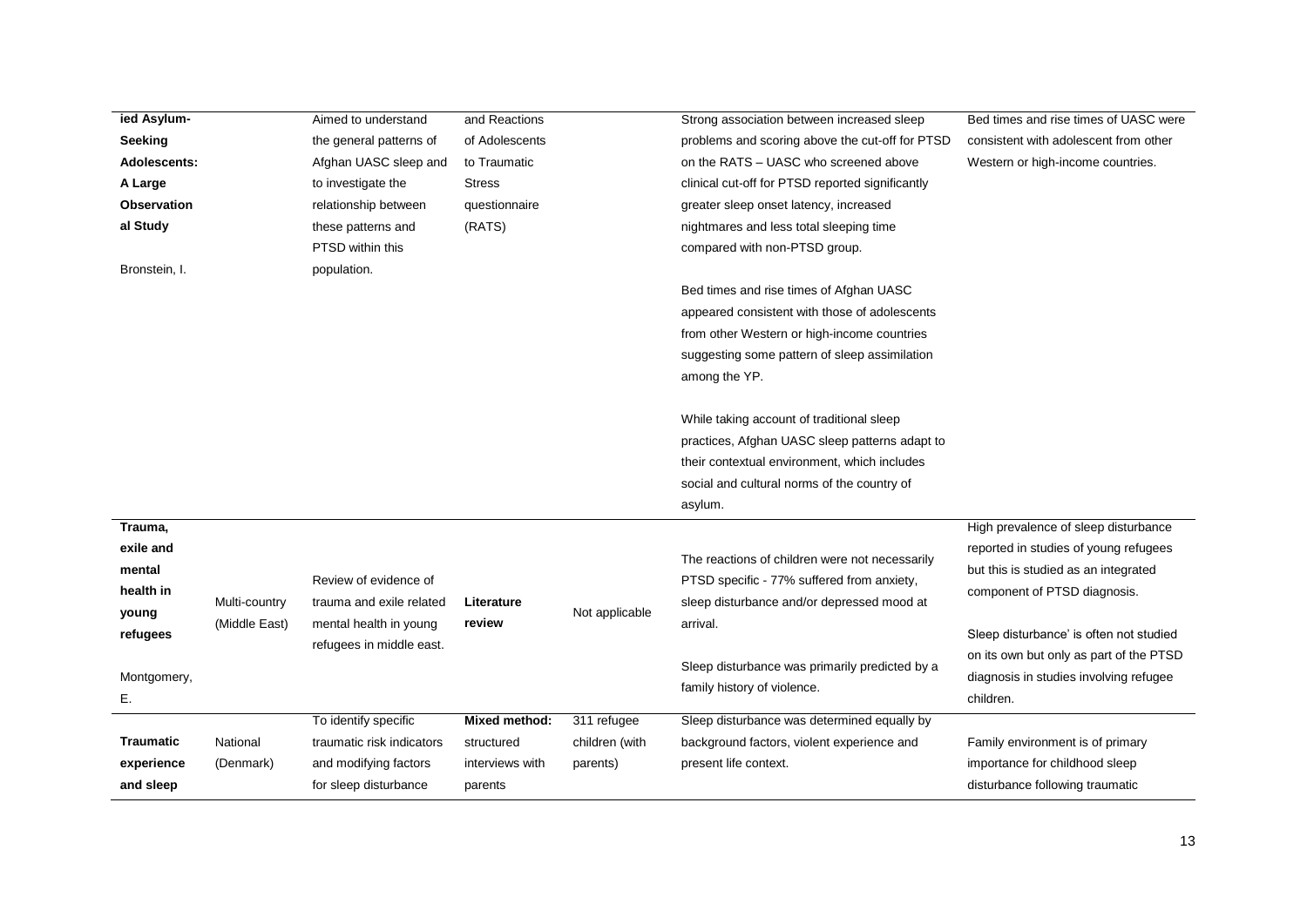| among recently arrived | $(3 - 15$ years | The most important predictors of sleep            | experiences connected with war and           |
|------------------------|-----------------|---------------------------------------------------|----------------------------------------------|
| refugee children from  | old)            | disturbance were:                                 | other organised violence.                    |
| the Middle East        |                 | - grandparents violent death before child's birth |                                              |
|                        |                 | - mother has experienced torture                  | Falling / staying asleep is conditional on   |
|                        |                 | - both parents in Denmark (modifying factor).     | the child letting go' of control - a certain |
|                        |                 |                                                   | feeling of security usually provided by      |
|                        |                 |                                                   | parents.                                     |
|                        |                 |                                                   |                                              |
|                        |                 |                                                   |                                              |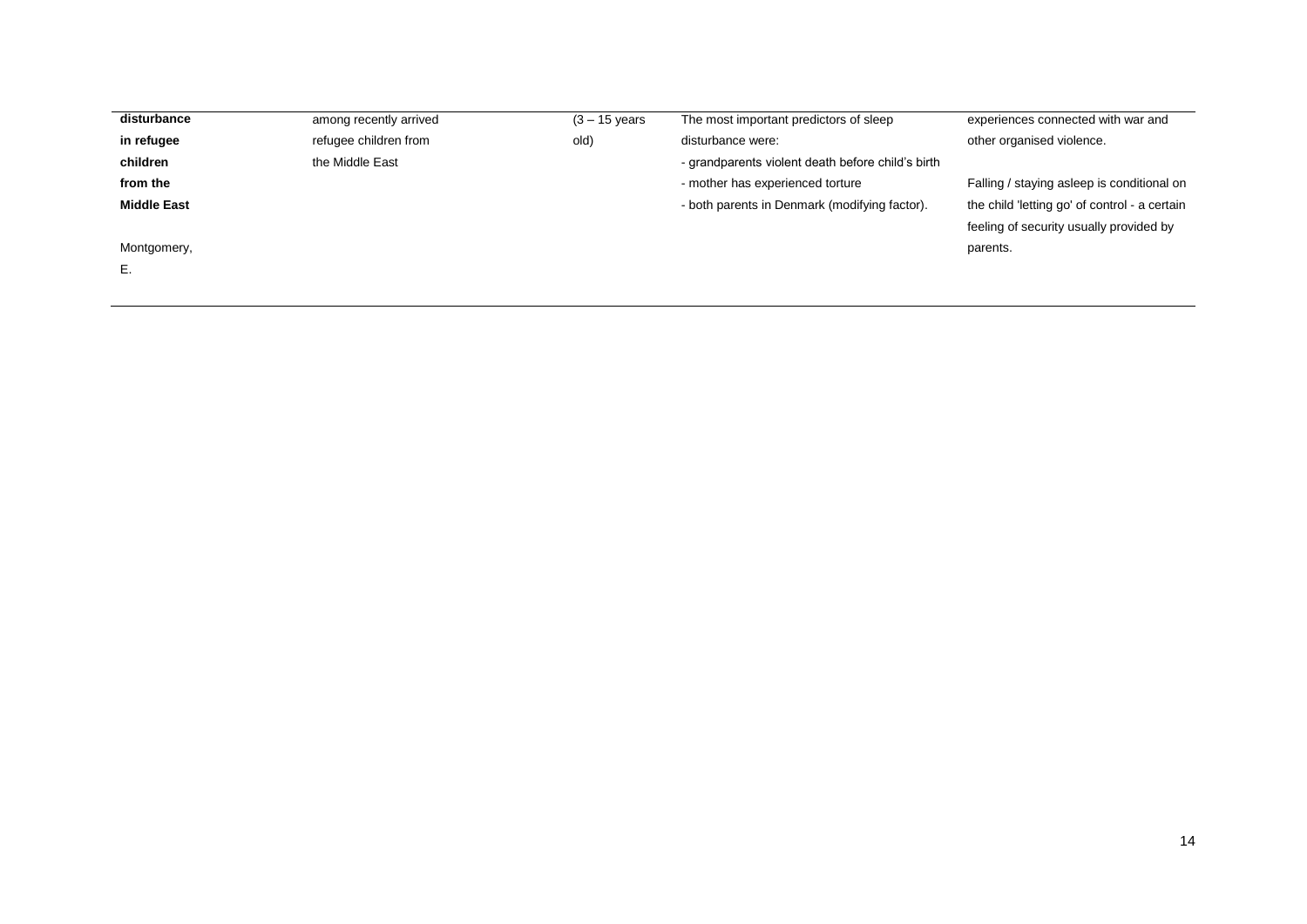# <span id="page-14-0"></span>**Summary: unaccompanied asylum-seeking children and sleep problems**

Although the search for literature relating to UASC and sleep problems returned only four relevant papers, it is helpful to understand that limited research has been conducted in this area. The studies that were found provided some helpful learning for the development of programmes that seek to help UASC to sleep better.

Carr et al. (2017) found that the Sleep Project in Kent was successful from a practitioner's point of view. The practitioners reported that it had resulted in significant change, improving sleep for young people and their general health and wellbeing. However, this was based on a small sample of practitioners and did not incorporate the views of the young people. Therefore the findings cannot be generalised.

The Carr et al. paper emphasised that the symptoms from sleep problems can be confused with signs of PTSD. This finding was corroborated in Montgomery's (E.) 2011 review of evidence of trauma mental health in young refugees from the Middle East. This review found that the reactions of children were not necessarily PTSD specific and that 77% of UASC suffered from anxiety, sleep disturbance and/or depressed mood on arrival. There was a high prevalence of sleep disturbance reported in the studies included in the review and Montgomery (E.) points out that sleep disturbance is often not studied on its own but only as part of the PTSD diagnosis involving young refugees.

Montgomery (E.) and Foldspang's 2001 study highlighted the importance of family environment and a feeling of security in facilitating good sleep following traumatic experiences related to war and violence. Bronstein and Montgomery (P.) (2013) found that UASC took 20 minutes longer than 'normal' to fall asleep but the bed times and rise times of UASC were consistent with adolescents from Western or high-income countries.

The findings from these two studies have relevant practice implications for projects that aim to help UASC sleep better. First, UASC would benefit from an environment that provides stability and security to promote good sleep. Second, attention should be paid to the process of UASC falling asleep as this is where one study found there to be a difference from other populations of young people.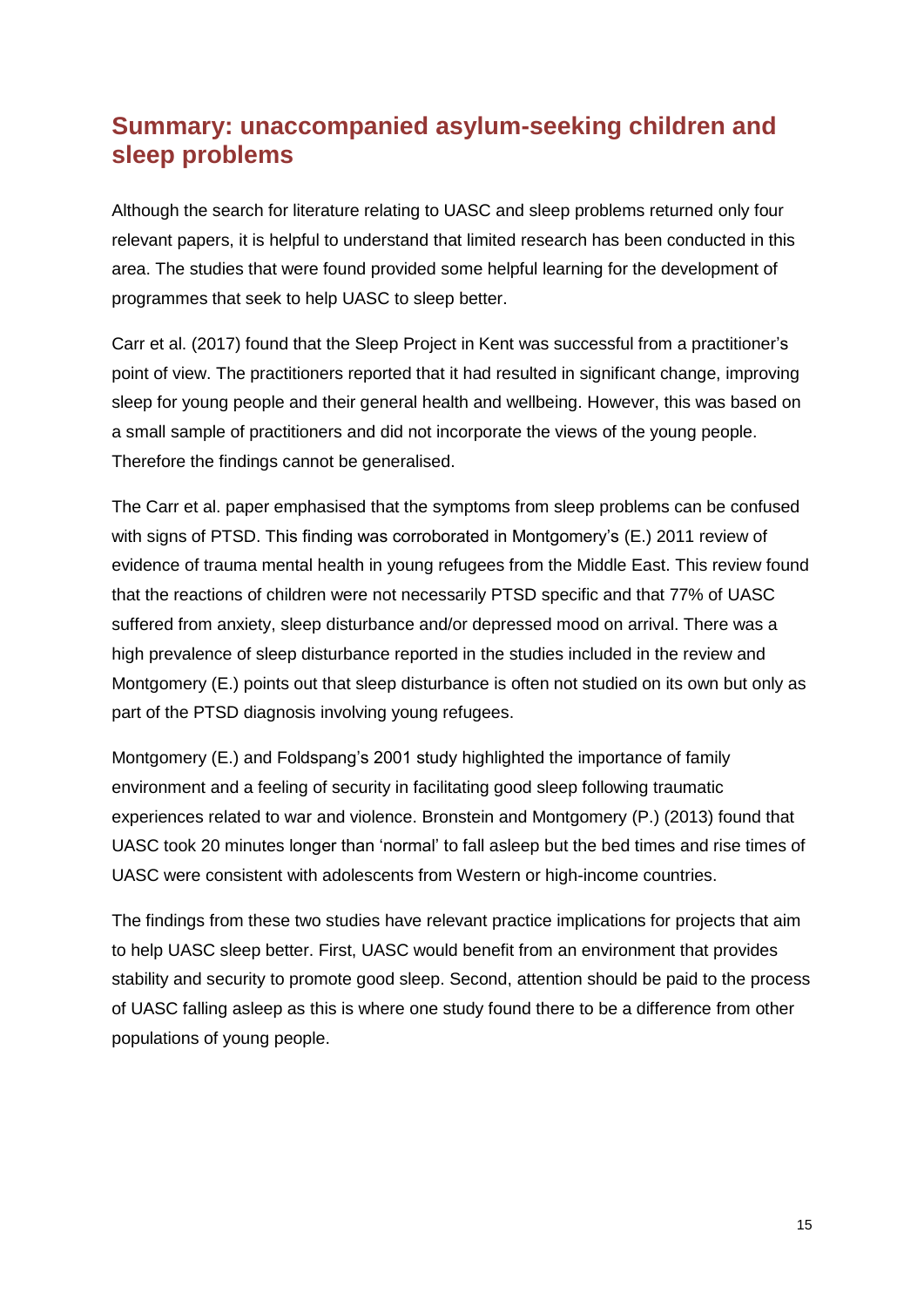# <span id="page-15-0"></span>**Findings: children in care and sleep problems**

Eight papers relating to children in care and sleep problems were selected for inclusion in this part of the study. Four of these studies related to children in foster care and sleep, and the other four focused on adopted children and sleep.

All papers were found via manual searches in bibliographies. Searches using a combination of the search terms were conducted of six electronic databases and none returned any new papers that were relevant. The researchers stopped searching additional databases as searches were returning the same results.

Twenty papers were reviewed using the quality appraisal tool. Papers were excluded at this stage predominantly because their focus was on very young (pre-school) children. Many papers on sleep and children in care included or focused on pre-adolescent children (aged 12 years old and below typically). However, it was agreed to include these papers given the lack of relevant papers on sleep and older children in care.

The table below summarises the seven papers that were included after the quality appraisal process and the key findings. As with the UASC literature, full citations are detailed at the end of this report.

#### <span id="page-15-1"></span>**Figure 2: inclusion process of papers relating to CiC and sleep problems**

Searches conducted using 6 electronic databases & manual searches of bibliographies & consultation with partners



20 papers appraised and retrieved using quality appraisal tool

8 papers included and data extracted from these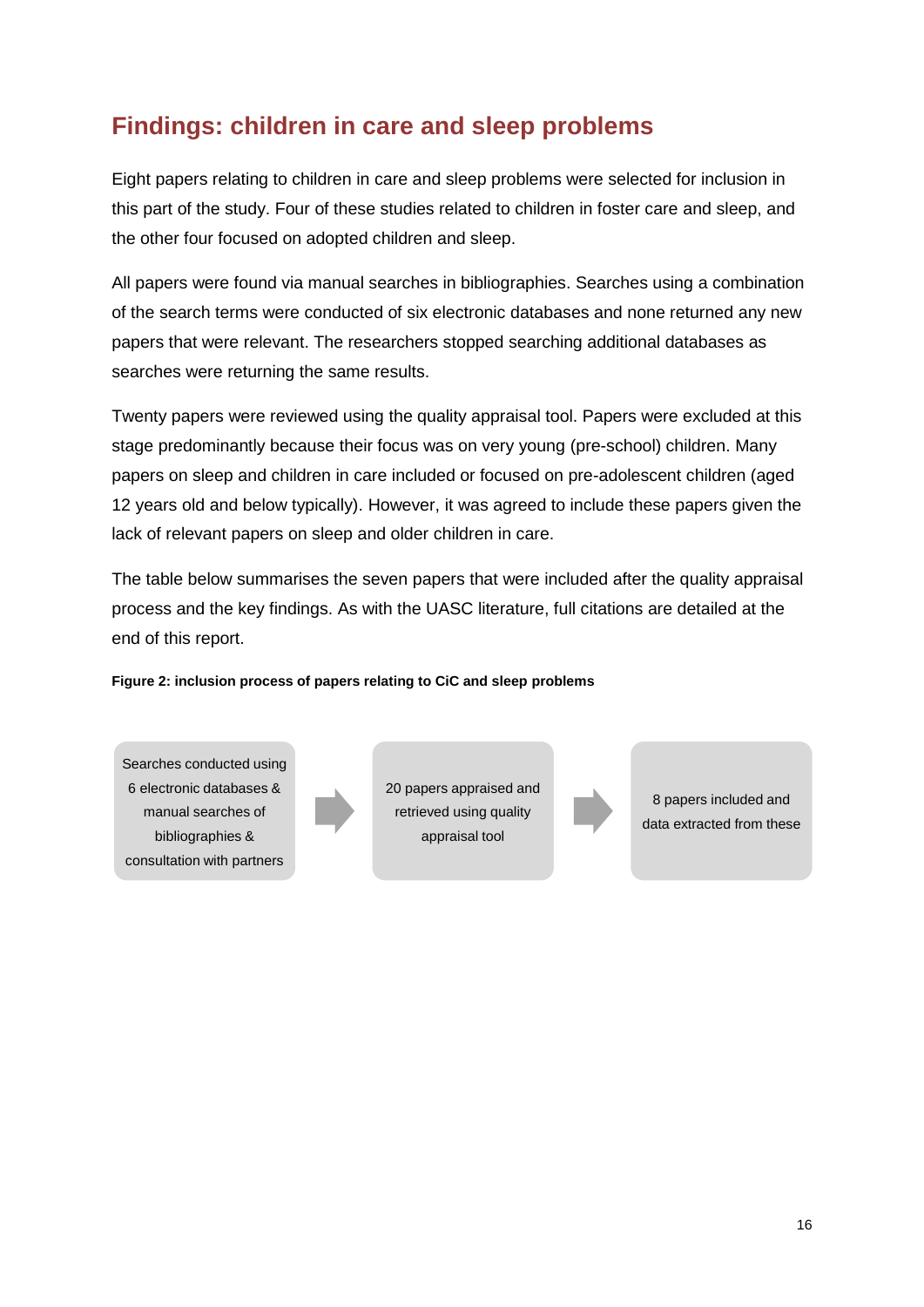<span id="page-16-0"></span>

| <b>Title &amp; first</b><br>author                                                                                                   | Geographical<br>scope | <b>Research question</b>                                                                                                                                                         | <b>Study design</b>                                                                                                                                                                        | Sample size<br>(incl.<br>participant<br>age) | <b>Key findings</b>                                                                                                                                                                                                                                                                                                                                                                                                                                                                                                                                                                                                                              | <b>Relevant learning</b>                                                                                                                                                                                                                         |
|--------------------------------------------------------------------------------------------------------------------------------------|-----------------------|----------------------------------------------------------------------------------------------------------------------------------------------------------------------------------|--------------------------------------------------------------------------------------------------------------------------------------------------------------------------------------------|----------------------------------------------|--------------------------------------------------------------------------------------------------------------------------------------------------------------------------------------------------------------------------------------------------------------------------------------------------------------------------------------------------------------------------------------------------------------------------------------------------------------------------------------------------------------------------------------------------------------------------------------------------------------------------------------------------|--------------------------------------------------------------------------------------------------------------------------------------------------------------------------------------------------------------------------------------------------|
| Poor quality of<br>sleep in foster<br>children relates<br>to<br>maltreatment<br>and placement<br>conditions<br>Dubois-Comtois,<br>Κ. | Regional<br>(Canada)  | Investigates sleep in<br>sample of maltreated<br>children living in foster<br>care and examines its<br>associations with<br>placement conditions and<br>history of maltreatment. | Quantitative: used<br>foster carer<br>questionnaires -<br>Your Child Sleep<br>and Parenting<br>Stress Index (PSI) -<br>and administrative<br>data from Child<br><b>Protection Services</b> | 25 children<br>$(3 - 7$ years<br>old)        | Results supported the association between an<br>insecure and inconsistent environment and sleep<br>disruption.<br>Children with multiple placements experienced<br>more instability and relationship disruptions<br>(factors that have been associated with anxiety<br>and sleep disruptions).<br>Higher scores on the non-restorative sleep index<br>were significantly related to foster mothers'<br>distress and children's difficult behaviours.<br>Because of its impact on behavioural regulation<br>and control, inadequate amounts of sleep may<br>affect children's behavioural and social adjustment<br>during the day and vice versa. | Highlights the link between<br>insecure environment and<br>sleep disruption.<br>Child sleep disruption is<br>associated with parent<br>functioning.<br>Children with poorer sleep were<br>more likely to have displayed<br>difficult behaviours. |
|                                                                                                                                      |                       |                                                                                                                                                                                  |                                                                                                                                                                                            |                                              | Children's sleep disruption is related to their<br>adaptation and associated with their parents'<br>functioning.<br>Foster children showing higher scores on the non-<br>restorative sleep and poor sleep indexes were<br>more likely to have experienced sexual abuse.                                                                                                                                                                                                                                                                                                                                                                          |                                                                                                                                                                                                                                                  |

#### **Table 2: literature included relating to fostered children and sleep problems**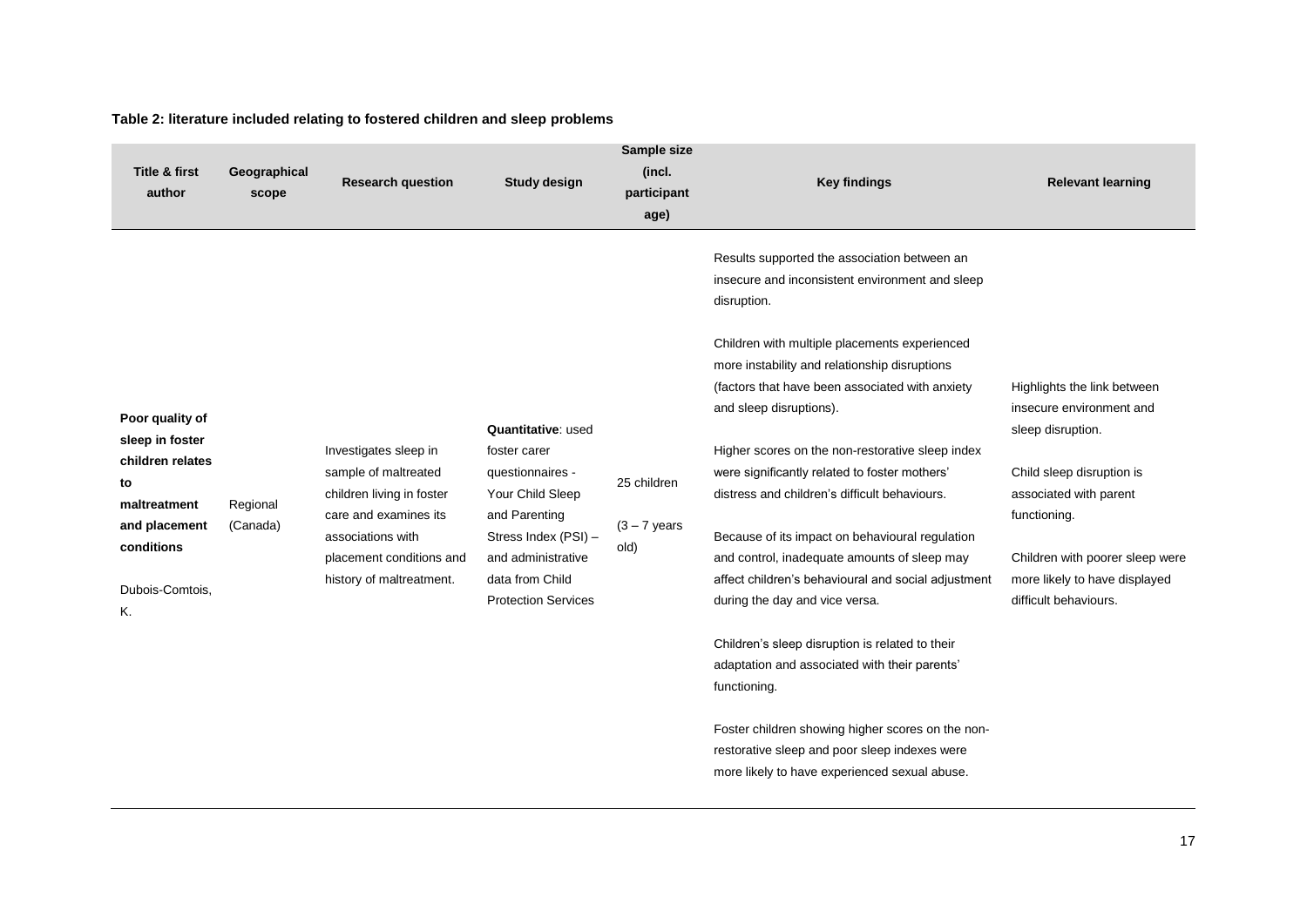Foster children showing greater scores on the poor sleep index were more likely to have dysfunctional interactions and to show difficult behaviours (consistent with findings from children living with their biological parents).

Pre-foster care: YP reported that they did not feel safe in asleep in bed.

During foster care: 10 of the YP connected their experience of entering care with developing sleep problems. Some had fears about falling asleep.

Few studies of sleep in foster care populations have been conducted and the research that does exist has focused on young children.

Foster care alumni could more information ast trauma can disrupt sleep.

istant to therapy, be more receptive that specifically sleep.

havioural therapy hsomnia (CBT-I) own to be effective he amount of time  $b$ , increasing the me, and decreasing wake during the night. CBTI has also been

|                               |                    | To learn more about sleep   |                              |                                       |                                                                                                  | Foster care a                  |
|-------------------------------|--------------------|-----------------------------|------------------------------|---------------------------------------|--------------------------------------------------------------------------------------------------|--------------------------------|
| "Bedtime is<br>when bad stuff |                    | in young adults who have    | <b>Qualitative: used</b>     |                                       | Transition out of care: YP had challenges falling                                                | benefit from                   |
| happens":                     |                    | spent time in foster care   | in-depth, semi-              | 24 foster care                        | asleep (some felt alone or had intrusive thoughts                                                | about how pa                   |
| Sleep                         | Not stated but     | Examined sleep before       | structured                   | alumni<br>(Mean age=<br>21 years old) | or feared nightmares at this time). 15 YP used<br>drugs/alcohol to help them sleep.              | continue to d                  |
| problems in                   | a US study         | entering care, during care, | interviews<br>24 foster care |                                       |                                                                                                  | YP were resi                   |
| foster care<br>alumni         |                    | and after leaving care and  |                              |                                       | Problems with sleep appeared to have greatly<br>impacted the YP's lives and had negative effects | but they may                   |
| Fusco, R. A                   | establishing their | independence as adults      | alumni                       |                                       | upon their relationships, employment, school, and                                                | to programs<br>target their s  |
|                               |                    |                             |                              |                                       | even their foster care placement experiences.                                                    | Cognitive be                   |
|                               |                    |                             |                              |                                       | YP did not seem aware of how their current issues                                                | for chronic in                 |
|                               |                    |                             |                              |                                       | with sleep may remain rooted in their early trauma.                                              | has been sho<br>in reducing tl |
|                               |                    |                             |                              |                                       | YP expressed hopelessness about improving their                                                  | to fall asleep                 |
|                               |                    |                             |                              |                                       | sleep, some believed they were born poor                                                         | total sleep tir                |
|                               |                    |                             |                              |                                       | sleepers.                                                                                        | time spent av                  |
|                               |                    |                             |                              |                                       |                                                                                                  | $min+$ $CDTI+$                 |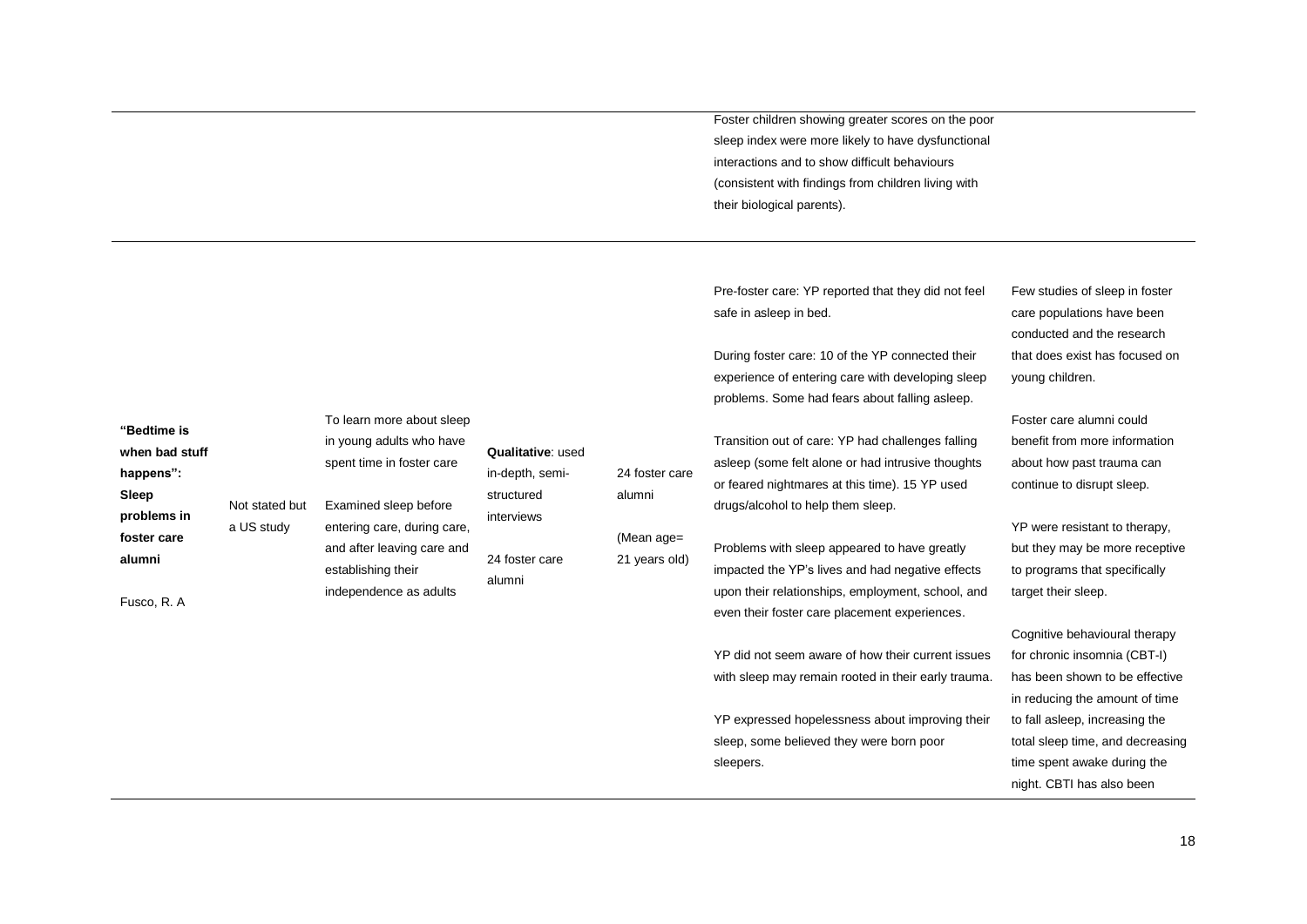| Do sleep<br>problems<br>mediate the<br>link between<br>adverse<br>childhood<br>experiences<br>(ACE) and<br>delinquency in<br>preadolescent<br>children in<br>foster care?<br>Hambrick, E.P. | Regional (US) | To determine if sleep<br>problems mediate the<br>association between<br>ACEs and delinquency in<br>a sample of<br>preadolescent children<br>who recently entered the<br>foster care system | <b>Quantitative: using</b><br>demographic<br>information about<br>children, ACE<br>measure, Child<br><b>Behaviour Checklist</b><br>(parent report) and<br><b>Adolescent Risk</b><br><b>Behaviours Scale</b> | 516 children<br>in care<br>(9 - 11 years<br>old) | After controlling for various factors, including age,<br>placement type and length of time in placement,<br>sleep partially mediated the association between<br>ACE and delinquency.<br>Improving sleep problems for preadolescents in<br>foster care may be one avenue for preventing or<br>reducing delinquency, particularly if addressing<br>sleep problems is a component of broad<br>intervention efforts.<br>It may be especially important to intervene during<br>preadolescence with high-risk children, including<br>children in foster care, because delinquency often<br>emerges during adolescence. | shown to reduce nightmares<br>and other PTSD symptoms<br>after 10 sessions (in a separate<br>study where it was used as a<br>treatment for combat veterans).<br>Sleep problems should be<br>assessed in this population and<br>foster carers should help<br>establish good sleep hygiene in<br>children as one strategy to help<br>reduce delinquency. |
|---------------------------------------------------------------------------------------------------------------------------------------------------------------------------------------------|---------------|--------------------------------------------------------------------------------------------------------------------------------------------------------------------------------------------|-------------------------------------------------------------------------------------------------------------------------------------------------------------------------------------------------------------|--------------------------------------------------|------------------------------------------------------------------------------------------------------------------------------------------------------------------------------------------------------------------------------------------------------------------------------------------------------------------------------------------------------------------------------------------------------------------------------------------------------------------------------------------------------------------------------------------------------------------------------------------------------------------|--------------------------------------------------------------------------------------------------------------------------------------------------------------------------------------------------------------------------------------------------------------------------------------------------------------------------------------------------------|
| Sleep<br>disruption in<br>young foster<br>children<br>Tininenko, J.                                                                                                                         | Regional (US) | Examines the sleep<br>quality in foster children<br>and investigates the sleep<br>differences between<br>children placed in regular<br>foster care (RFC) or<br>receiving a therapeutic     | Quantitative: used<br>actigraphs <sup>7</sup> and<br>parent reported 15-<br>item sleep diary                                                                                                                | 79 children<br>$(3 - 7$ years<br>old)            | Differences between foster and community<br>children were more pronounced than differences<br>between LIC and UMC children<br>TFC children slept significantly longer than RFC<br>children and LIC children. TFC children obtained<br>more 'true sleep' than LIC children.                                                                                                                                                                                                                                                                                                                                       | As foster children had more<br>difficulty initiating sleep it may<br>be especially important to<br>address these problems<br>sleeping though environmental<br>intervention.                                                                                                                                                                            |

 $7$  Actigraphs monitor human rest/activity cycles. They are usually devices that are worn on the wrist.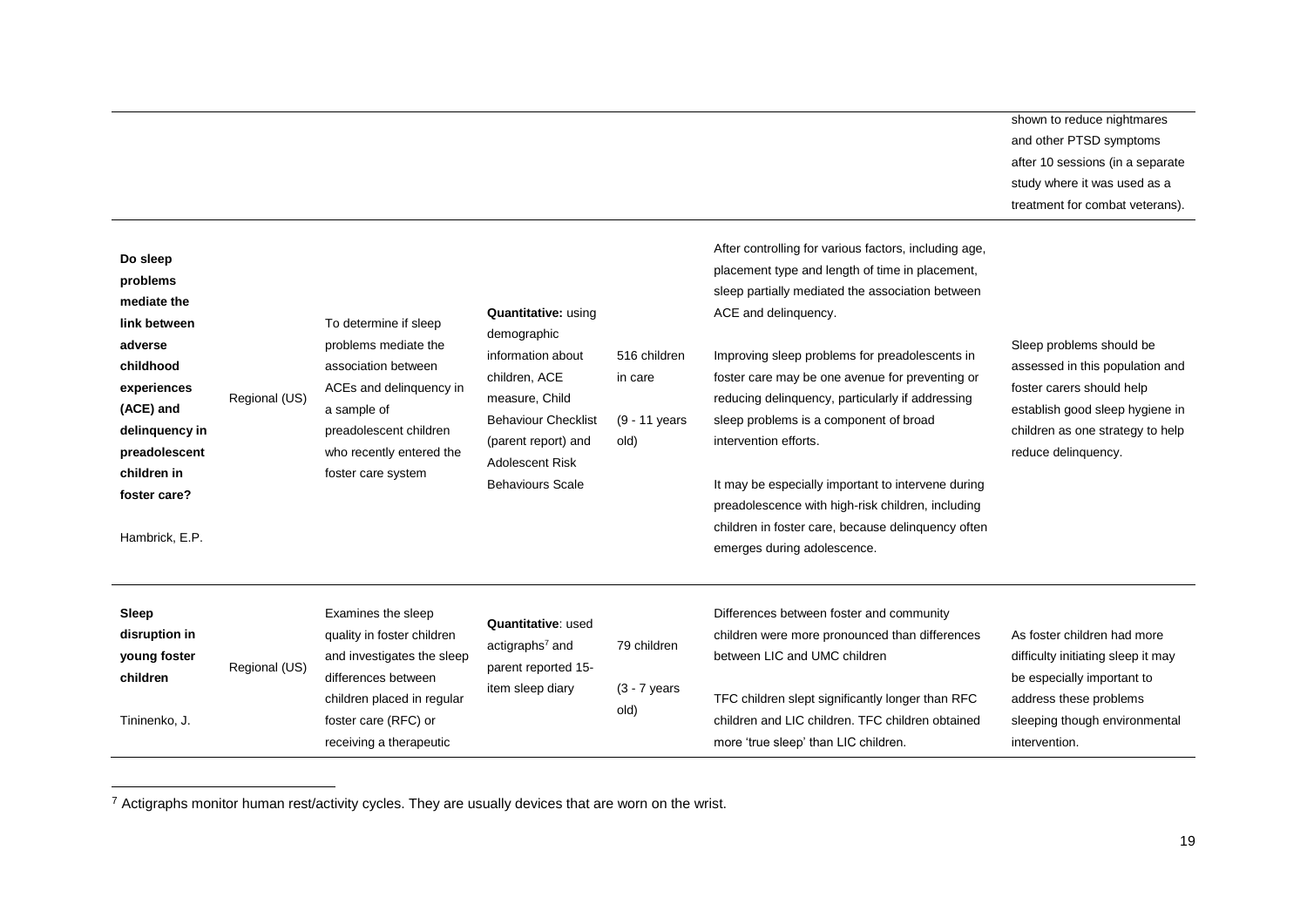| intervention in foster care   |                                                      |                                   |
|-------------------------------|------------------------------------------------------|-----------------------------------|
| (TFC). (Note: sleep is not    | Foster children had more difficulty initiating sleep | <b>Multidimensional Treatment</b> |
| specifically targeted in this | at bedtime relative to 'community' children.         | Foster Care was used in this      |
| intervention).                |                                                      | intervention. It is aimed at pre- |
|                               | There were differences in sleep schedule and         | schoolers so not relevant for     |
| The study also considered     | duration, but no group differences in sleep quality. | other sleep projects working      |
| the effect of income on       |                                                      | with adolescents.                 |
| sleep, comparing low          |                                                      |                                   |
| income nonmaltreated          |                                                      | In this study income had little   |
| 'community' children (LIC)    |                                                      | effect on sleep (an unexpected    |
| living with biological        |                                                      | outcome).                         |
| parents with upper middle     |                                                      |                                   |
| income nonmaltreated          |                                                      | There were no differences in      |
| community children            |                                                      | sleep quality between the         |
| (UMC) living with their       |                                                      | groups.                           |
| biological parents.           |                                                      |                                   |

#### **Table 3: literature included related to adopted children and sleep problems**

<span id="page-19-0"></span>

| <b>Title &amp; first</b><br>author                                                                 | Geographical<br>scope  | <b>Research question</b>                                                                                                                                                                                | <b>Study design</b>                                                                                                                    | Sample size<br>(incl.<br>participant<br>age) | <b>Key findings</b>                                                                                                                                                                                                                    | <b>Relevant learning</b>                                                                     |
|----------------------------------------------------------------------------------------------------|------------------------|---------------------------------------------------------------------------------------------------------------------------------------------------------------------------------------------------------|----------------------------------------------------------------------------------------------------------------------------------------|----------------------------------------------|----------------------------------------------------------------------------------------------------------------------------------------------------------------------------------------------------------------------------------------|----------------------------------------------------------------------------------------------|
| Sleep<br>disturbance in<br>adopted<br>children with a<br>history of<br>maltreatment<br>Cuddihy, C. | National<br>(Scotland) | Investigates whether<br>children with a history of<br>maltreatment and current<br>behaviour problems<br>demonstrate greater<br>sleep disruption than<br>controls, and whether<br>sleep disturbances are | <b>Cross sectional</b><br>with comparison<br>group: used<br>Children's Sleep<br>Habits<br>Questionnaire<br>(CSHQ) and<br>Strengths and | 66 children<br>(5 - 12 years<br>old)         | Maltreated children experienced significantly and<br>clinically greater sleep disturbance than controls -<br>these problems are detectable during childhood.<br>Sleep problems associated with a range of<br>behavioural disturbances. | The effect of maltreatment on<br>sleep disturbance and its links<br>with behavioural issues. |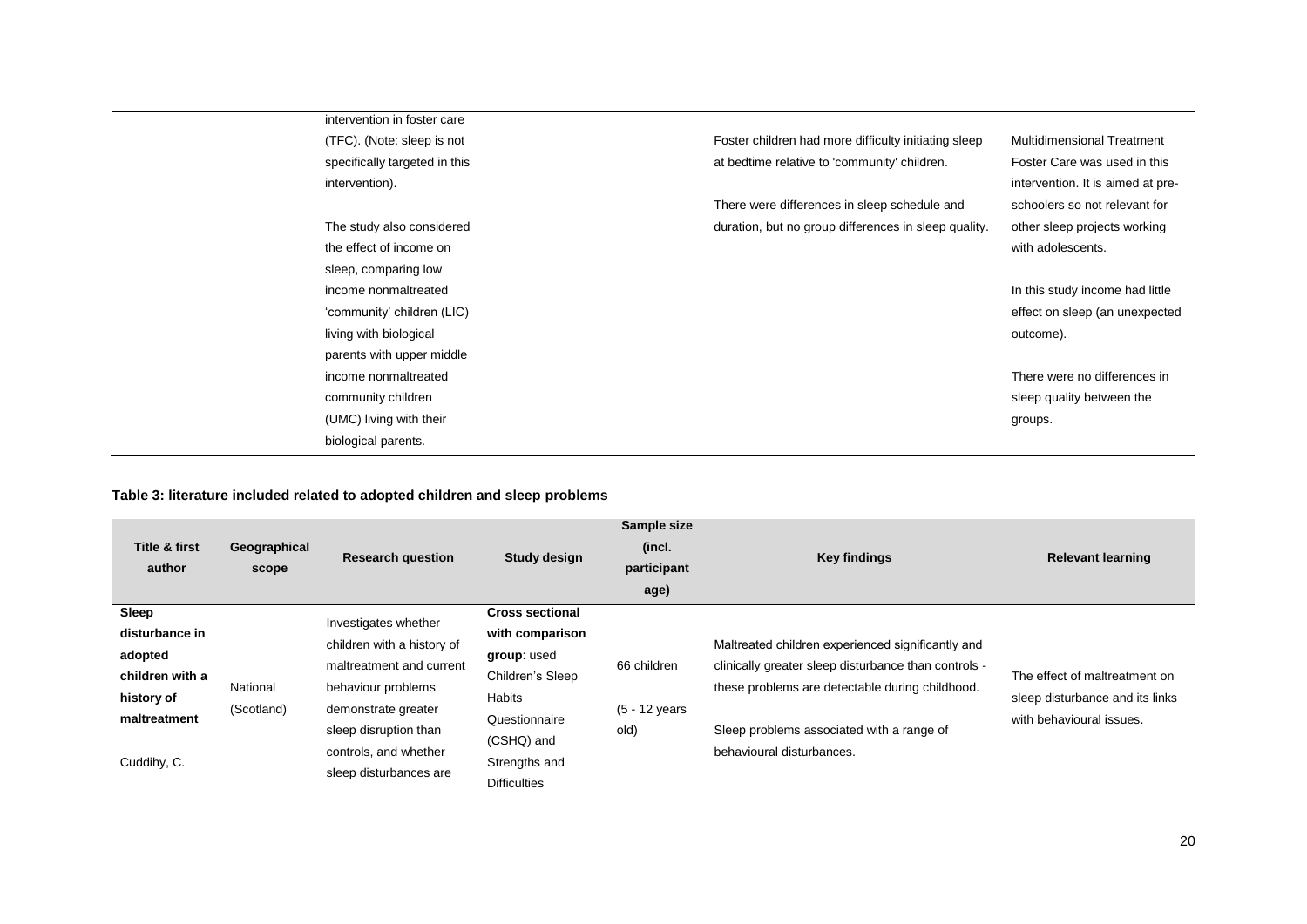|                                                                                                                       |                      | associated with these                                                                                                                                                                                                                                                                                              | Questionnaire                                                                                                                           |                                                                 |                                                                                                                                                                                                                                                                                                                                                                                                                                     |                                                                                                                                                                                                                                         |
|-----------------------------------------------------------------------------------------------------------------------|----------------------|--------------------------------------------------------------------------------------------------------------------------------------------------------------------------------------------------------------------------------------------------------------------------------------------------------------------|-----------------------------------------------------------------------------------------------------------------------------------------|-----------------------------------------------------------------|-------------------------------------------------------------------------------------------------------------------------------------------------------------------------------------------------------------------------------------------------------------------------------------------------------------------------------------------------------------------------------------------------------------------------------------|-----------------------------------------------------------------------------------------------------------------------------------------------------------------------------------------------------------------------------------------|
|                                                                                                                       |                      | behavioural problems.                                                                                                                                                                                                                                                                                              | (SDQ)                                                                                                                                   |                                                                 |                                                                                                                                                                                                                                                                                                                                                                                                                                     |                                                                                                                                                                                                                                         |
|                                                                                                                       |                      |                                                                                                                                                                                                                                                                                                                    |                                                                                                                                         |                                                                 | All 7 studies show that sleep difficulties are                                                                                                                                                                                                                                                                                                                                                                                      |                                                                                                                                                                                                                                         |
|                                                                                                                       |                      |                                                                                                                                                                                                                                                                                                                    |                                                                                                                                         |                                                                 | common in adopted youth.                                                                                                                                                                                                                                                                                                                                                                                                            |                                                                                                                                                                                                                                         |
| Adopted youth<br>and sleep<br>difficulties<br>Radcliff, Z.                                                            | International        | Reviews the existing<br>literature to explore the<br>development,<br>maintenance, and impact<br>of sleep difficulties in<br>adopted youth.<br>Implications for future<br>research and clinical<br>interventions are outlined.                                                                                      | <b>Review of</b><br>literature which<br>studies adopted<br>children with any<br>sleep abnormality                                       | Not applicable                                                  | Maltreatment and institutionalization prior to<br>adoption predicted poorer sleep post-adoption.<br>The current body of literature has several notable<br>limitations:<br>Only 2 studies have used a short-term<br>longitudinal design<br>Only 2 studies have used validated sleep<br>questionnaires<br>Most studies examine internationally adopted<br>Asian female infants<br>Only 1 study about school aged children.            | Adopted children and sleep<br>problems is not a well-studied<br>area and there is a focus on<br>international adoptions.<br>7 studies have been found that<br>examine sleep in adopted<br>youth.                                        |
| <b>Sleep</b><br>Disorders in a<br>Sample of<br>Adopted<br><b>Children: A</b><br><b>Pilot Study</b><br>Rajaprakash, M. | Regional<br>(Canada) | Investigates:<br>1. types of sleep<br>disorders experienced by<br>adopted children<br>2. relationship between<br>sleep disorders and<br>psychosocial factors<br>including adoption history,<br>parental education, family<br>structure, and behavioural<br>factors<br>3. evaluate sleep in<br>adopted children and | Quantitative: used<br>CSHQ and<br><b>Behaviour</b><br><b>Assessment System</b><br>for Children (BASC-<br>2)<br>Both parent<br>reported. | Parents of 48<br>adopted<br>children<br>$(2 - 10$ years<br>old) | The most common disorders found were:<br>bedtime resistance<br>parasomnias<br>sleep onset delay<br>sleep anxiety.<br>No significant relationship between sleep disorders<br>and family structure, adoption history, number and<br>duration of foster placements, type of adoption<br>(international vs national), age at adoption.<br>Some trends were noticed: 1. internationally<br>adopted children had higher levels of bedtime | Useful to understand the most<br>common disorders experienced<br>for adopted children.<br>Family structure, adoption<br>history, foster placement<br>duration and number, type of<br>adoption, age at adoption did<br>not affect sleep. |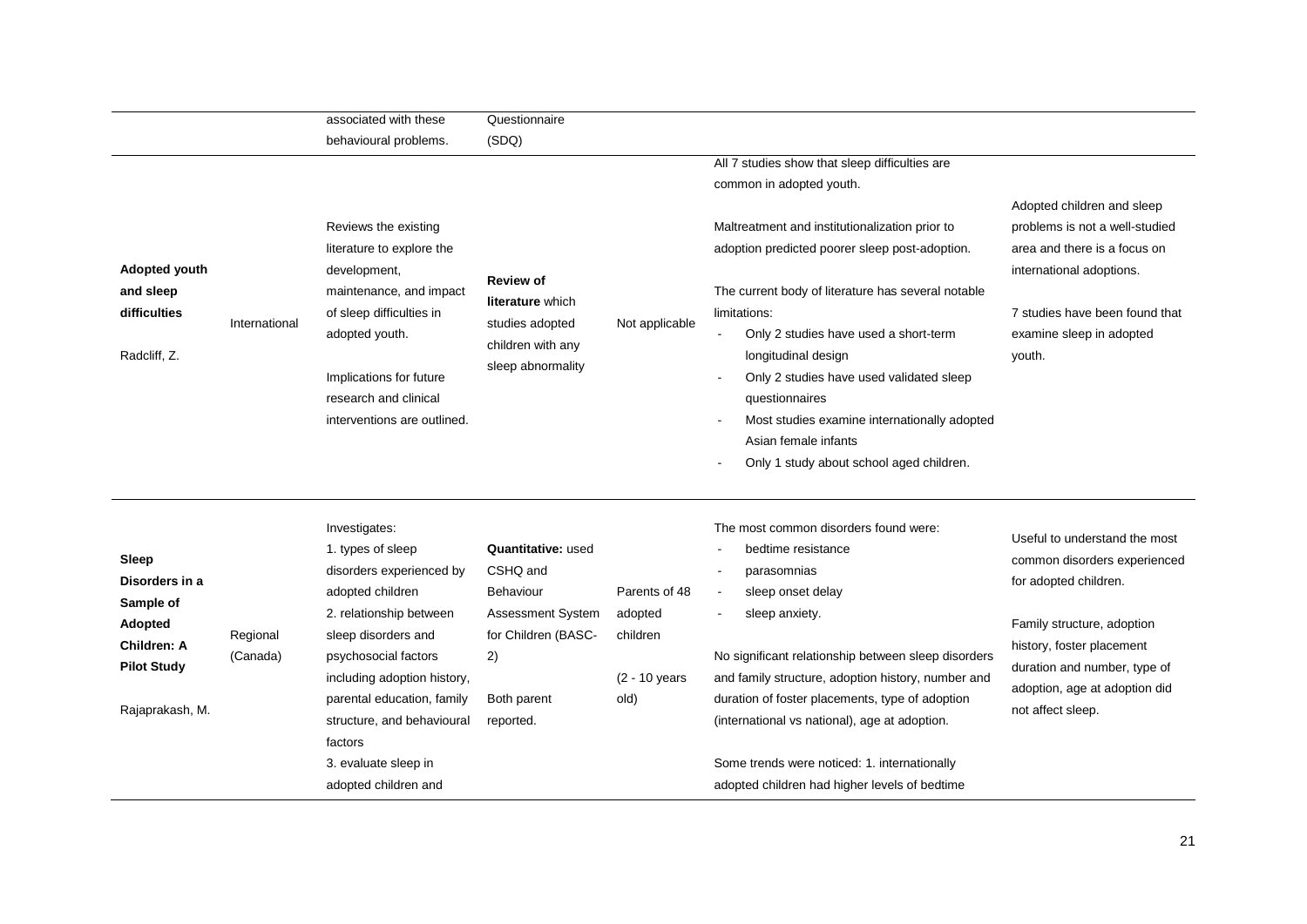| possible relationships    |
|---------------------------|
| with (a) adoption history |
| (internationally vs.      |
| nationally adopted,       |
| number and duration of    |
| foster placements, age at |
| time of adoption), (b)    |
| family structure (one-vs. |
| two-parent families,      |
| parent education,         |
| siblings) (c) behavioural |
| issues.                   |

| resistance compared to those who were nationally     |
|------------------------------------------------------|
| adopted 2. children with single parents found to     |
| have higher levels of night wakings compared to      |
| those with 2 parents 3. child's behavioural profile  |
| showed more profound effects on sleep disorders      |
| than family structure or adoption history 4. adopted |
| children reported to be poor sleepers showed         |
| higher degrees of attention problems than those      |
| reported to be good sleepers.                        |

|                            |           | Investigate sleep       |                    |
|----------------------------|-----------|-------------------------|--------------------|
| Sleep problems<br>in       |           | disorders in            |                    |
|                            |           | internationally adopted |                    |
| internationally<br>adopted | National  | children.               | Quantitative: used |
| children: a pilot          | (Belgium) | Rationale: only 2 other | a range of         |
| study                      |           | studies of adopted      | measures           |
| Schenkels, E.              |           | children have used      |                    |
|                            |           | validated sleep         |                    |
|                            |           | questionnaires.         |                    |

#### 27

internationally adopted

(Average age: 2.9 years old (adopted) 3.3 years old (nonadopted))

93 nonadopted children

Adopted children showed a significantly higher prevalence of any disorder of initiating and/or maintaining sleep (defined as a sleep latency of more than 30 minutes on average or more than one hour on ≥1 night during the week, restless sleep, and frequent nocturnal awakenings).

44% of the adopted children were categorized as having possible restless legs syndrome compared to 12% of children in the control group.

No significant differences were found for parasomnia, nocturnal enuresis or snoring. Adopted children are more likely to have sleep disorders than their non-adopted counterparts

There are few studies that focus on adopted children and sleep specifically – further research is needed to describe the problem more thoroughly.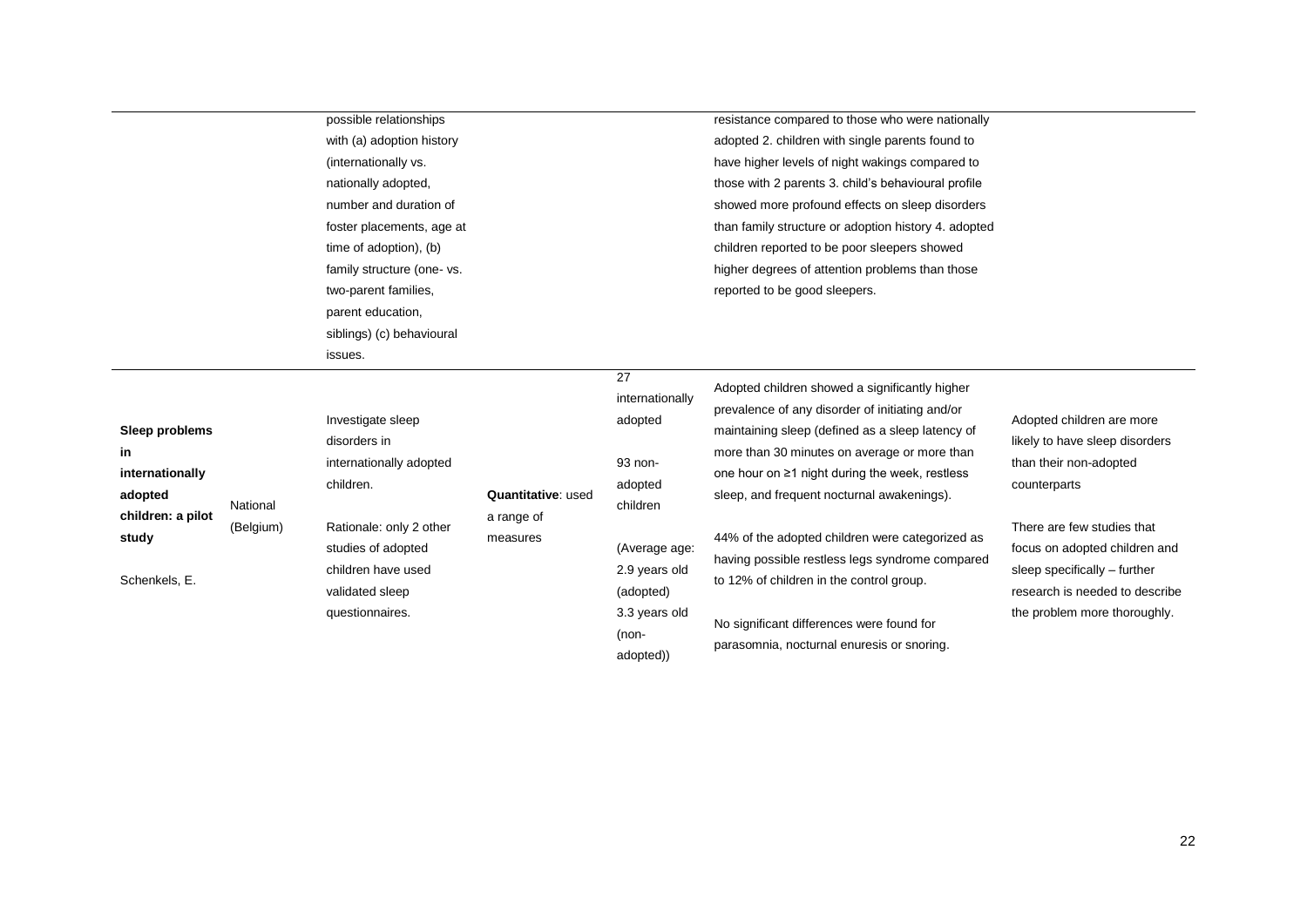# <span id="page-22-0"></span>**Summary: children in care and sleep problems**

Fusco and Kulkarni's 2018 study of children who have been in foster care points out that few studies of sleep in foster care populations have been conducted and the research that does exist has focused on young children.

The limited studies that do focus on the subject of sleep and children in foster care found that there was a link between insecure environment and sleep disruption; foster children with poorer sleep were more likely to have displayed difficult behaviours (Dubois-Comtois, 2016). Tininenko (2010) also found that foster children had more difficulty falling asleep than children not in care.

Recommendations from the studies about children in foster care and sleep included:

- foster children's sleep problems should be routinely assessed and foster carers should help establish good sleep hygiene in children one strategy to help reduce, as the researcher describes, delinquency (Hambrick, 2017)
- young people who are resistant to therapy may be more receptive to programs that specifically target their sleep, especially since this is a low-stigma issue (Fusco and Kulkarni, 2018)
- as foster children had more difficulty initiating sleep it may be especially important to address these problems though environmental intervention (Tininenko, 2010)
- cognitive behavioural therapy for chronic insomnia (CBT-I) has been shown to be effective in reducing the amount of time to fall asleep, increasing the total sleep time, and decreasing time spent awake during the night. CBTI has also been shown to reduce nightmares and other PTSD symptoms (Fusco and Kulkarni, 2018)
- young adults who have been in foster care could benefit from more information about how past trauma can continue to disrupt sleep (Fusco and Kulkarni, 2018)

As with the literature about fostered children and sleep, adopted children and sleep problems is also not a well-studied area. Radcliff et al.'s 2016 review finds seven studies that examine sleep in adopted children and young people but has a focus on internationally adopted children.

Cuddihy (2013) finds that maltreated children experience a significantly greater amount of sleep disturbance than their non-adopted counterparts. Schenkel's (2018) study supports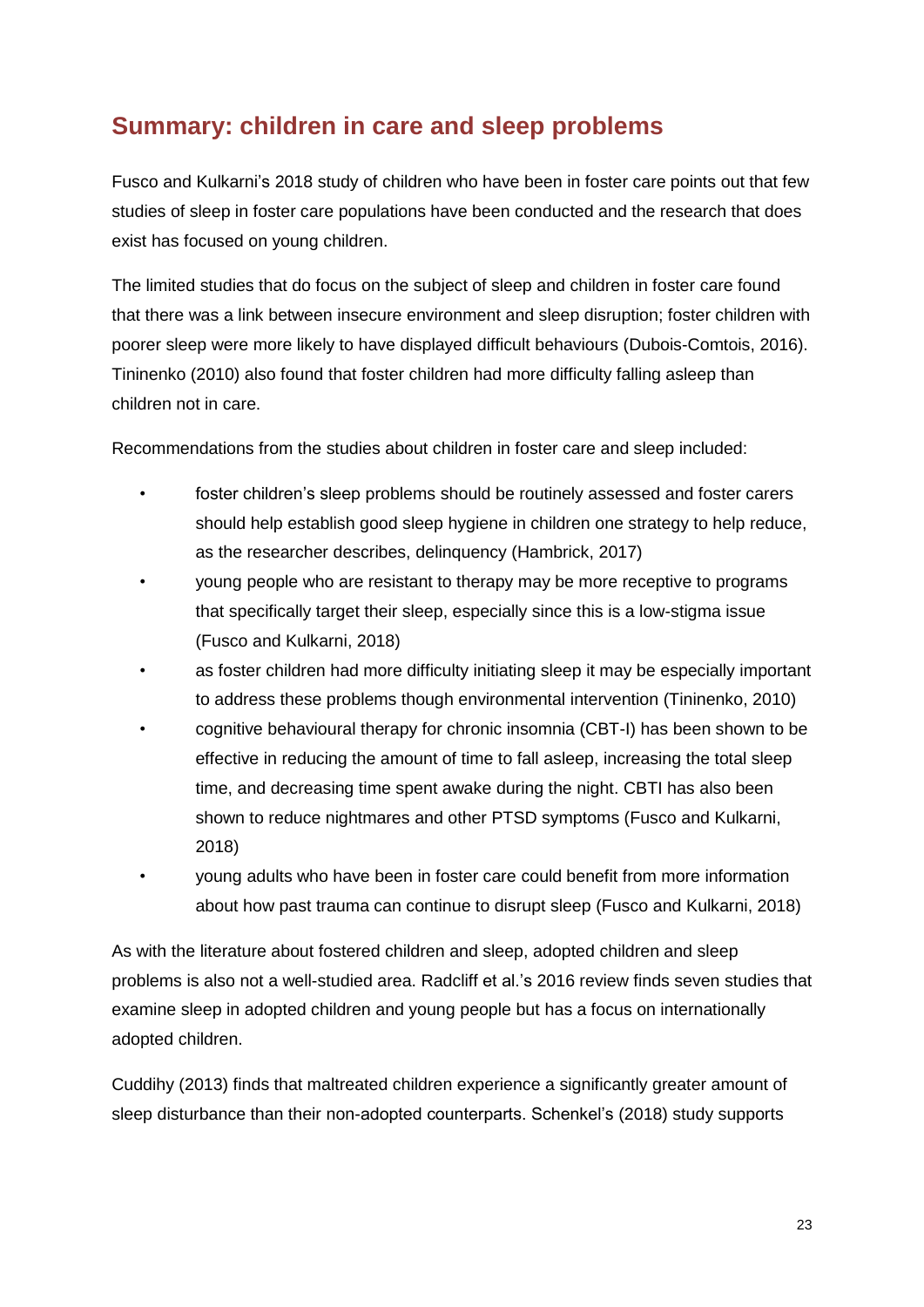this, also finding that adopted children showed a significantly higher prevalence of any disorder initiating and maintaining sleep<sup>8</sup>.

Rajaprakash (2017) finds that bedtime resistance, parasomnias<sup>9</sup>, sleep onset delay and sleep anxiety are the most common disorder experienced by adopted children. Family structure, adoption history, foster placement duration and number, type of adoption, age at adoption did not affect sleep.

Schenkels (2018) asserts that more research is needed to describe the problem more thoroughly and that it would be useful to explore whether there are factors that moderate or mediate the relationship between the adoption process and sleep, such as the adoption process experience, trauma history and types of trauma experiences. Once this has been completed, sleep interventions can be tested and tailored to the child's needs.

-

<sup>8</sup> Defined as a sleep latency of more than 30 minutes on average or more than one hour on ≥1 night during the week, restless sleep, and frequent nocturnal awakenings.

<sup>9</sup> Parasomnias are disruptive sleep disorders that can occur during arousals from REM sleep or partial arousals from non-REM sleep. Parasomnias include nightmares, night terrors and sleepwalking.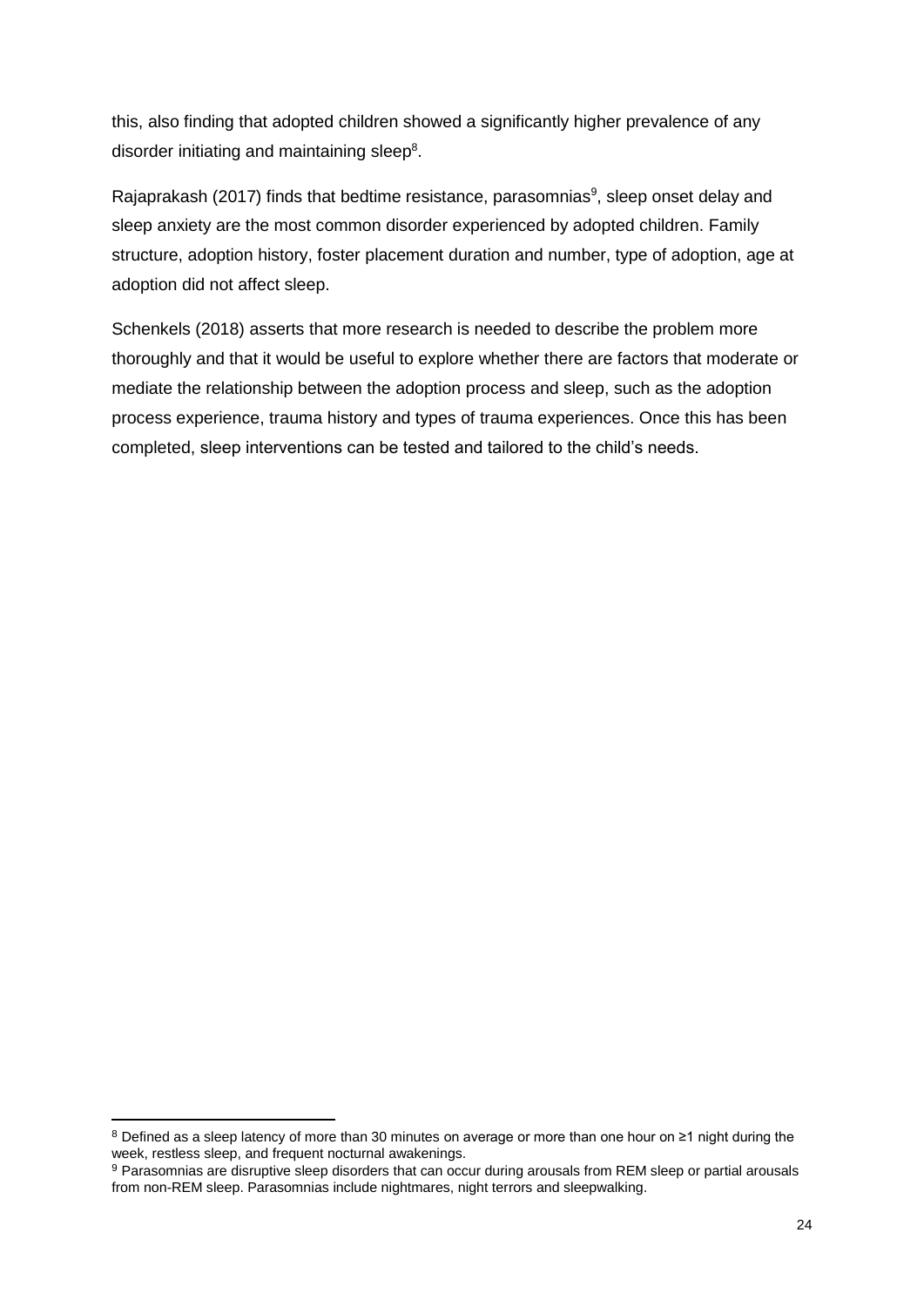# <span id="page-24-0"></span>**Conclusion**

This review has revealed the dearth of literature available about UASC and CiC experiencing sleep problems. The studies included suggest that some sleep problems are being experienced by these two groups so further research into these problems would be helpful to understand more about the scale and nature of them. Furthermore, preliminary evaluations and research into successful solutions to address sleep problems would be useful in shaping future projects and ensuring they use effective approaches and interventions.

The studies included have provided some initial implications and learning for practice which are common across the two groups of children. Although these would benefit from further research, the initial points of learning are:

- discussing sleep problems with young people can be less stigmatising than discussing mental health issues. This may encourage a young person to access the support needed and help to identify if any further mental health intervention is required.
- sleep problems experienced by young people should be regularly assessed, particularly for those in care who may have disrupted sleep because of moving between placements.
- CBT-I may be effective in helping UASC and CiC to overcome sleep problems.
- there is some evidence that for UASC that sleep problems and symptoms of PTSD can be confused. This is an issue for practitioners diagnosing UASC with PTSD to be mindful of.
- young people need to feel safe and sure to sleep well. This was a common theme for both UASC and CiC.

# <span id="page-24-1"></span>**Limitations of this review**

This review was conducted under a limited timeframe and therefore used a rapid review approach to search for and select the literature included. The study aimed to be as comprehensive as possible by using a combination of search terms in electronic databases, manually searching bibliographies and consulting with experts in the area. However, the review was not systematic; therefore we cannot conclude that all literature relating to UASC and sleep, and CiC and sleep problems, are included in this review.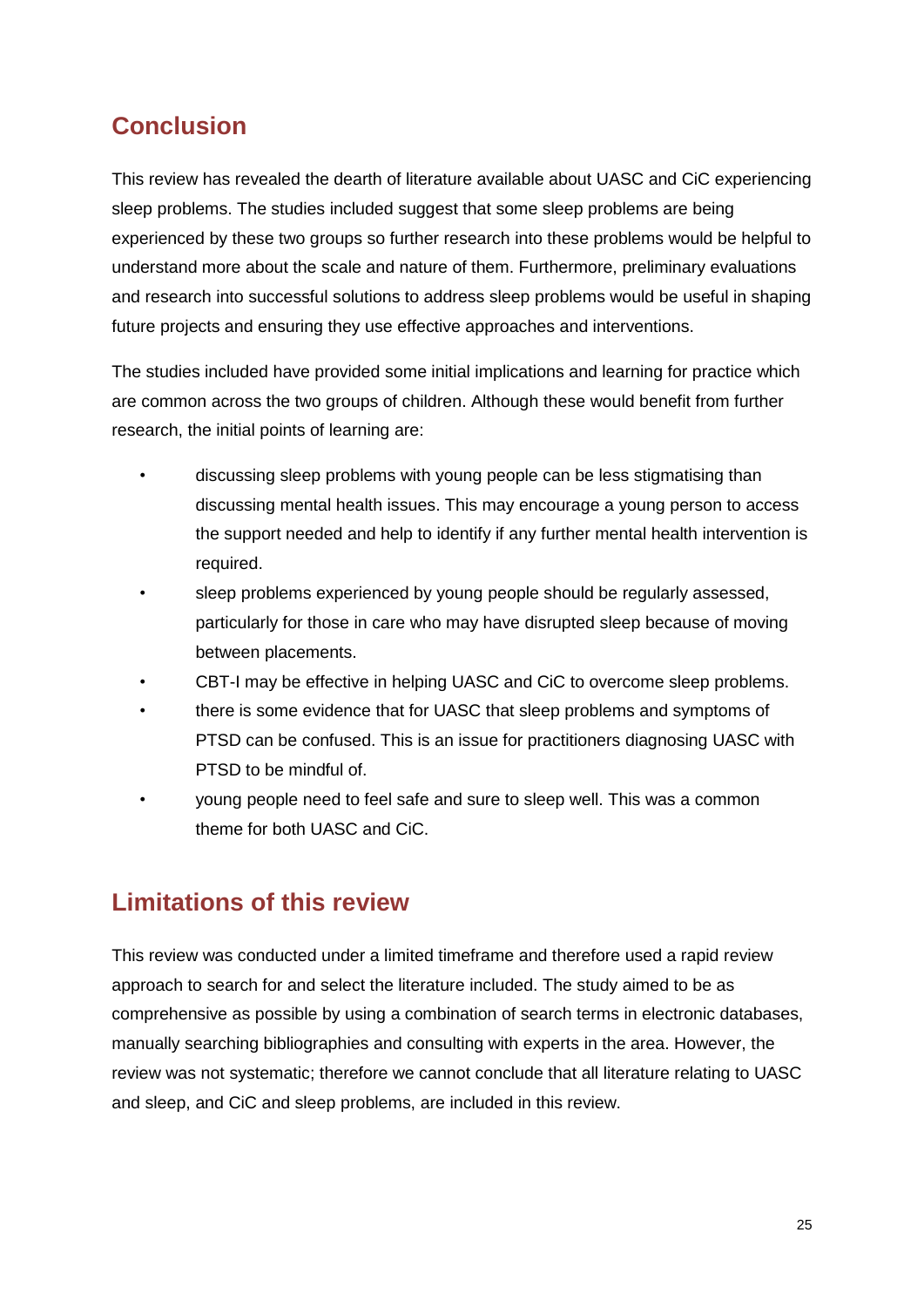# <span id="page-25-0"></span>**References**

## <span id="page-25-1"></span>**General literature**

- **1** Pluddemann, A., Aronson, J,K., Onakpoya, I., Heneghan, C. and Mahtani, K.R. 2018. Redefining rapid reviews: a flexible framework for restricted systematic reviews [online]. Available from: [dx.doi.org/10.1136/bmjebm-2018-110990](http://dx.doi.org/10.1136/bmjebm-2018-110990) [Accessed 21 January 2019].
- **2** Rutter, D., Francis, J., Coren, E. and Fisher., M. 2010. SCIE Research resource 1: SCIE systematic research reviews: guidelines (2nd edition) [online]. Available from: [www.scie.org.uk/publications/researchresources/rr01.pdf](http://www.scie.org.uk/publications/researchresources/rr01.pdf) [Accessed 21 January 2019].
- **3** Tricco, A.C., Langlois, E.V. and Straus, S.E. 2017. Rapid reviews to strengthen health policy and systems: a practical guide [online]. Available from: [apps.who.int/iris/bitstream/10665/258698/1/9789241512763-eng.pdf?ua=1](http://apps.who.int/iris/bitstream/10665/258698/1/9789241512763-eng.pdf?ua=1) [Accessed 21 January 2019].

## <span id="page-25-2"></span>**Unaccompanied asylum-seeking children literature**

- **1** Carr, H., Hatzidimitriadou, E. and Sango, P. 2017. Evaluation of the Sleep Project for Unaccompanied Asylum-Seeking Children in Kent. European Journal of Public Health [online]. 28(1), p.70. Available from: [doi.org/10.1093/eurpub/cky047.150](https://doi.org/10.1093/eurpub/cky047.150) [Accessed 21 January 2019].
- **2** Bronstein, I. and Montgomery, P. 2013. Sleeping Patterns of Afghan Unaccompanied Asylum-Seeking Adolescents: A Large Observational Study. PLoS ONE [online]. 8(2): e56156. Available from: [doi.org/10.1371/journal.pone.0056156](https://doi.org/10.1371/journal.pone.0056156) [Accessed 21 January 2019].
- **3** Montgomery, E. 2011. Trauma, exile and mental health in young refugees. Acta Psychiatrica Scandinavica [online]. 124(440), pp.1-35. Available from: doi.org/10.1111/j.1600-0447.2011.01740.x [Accessed 21 January 2019].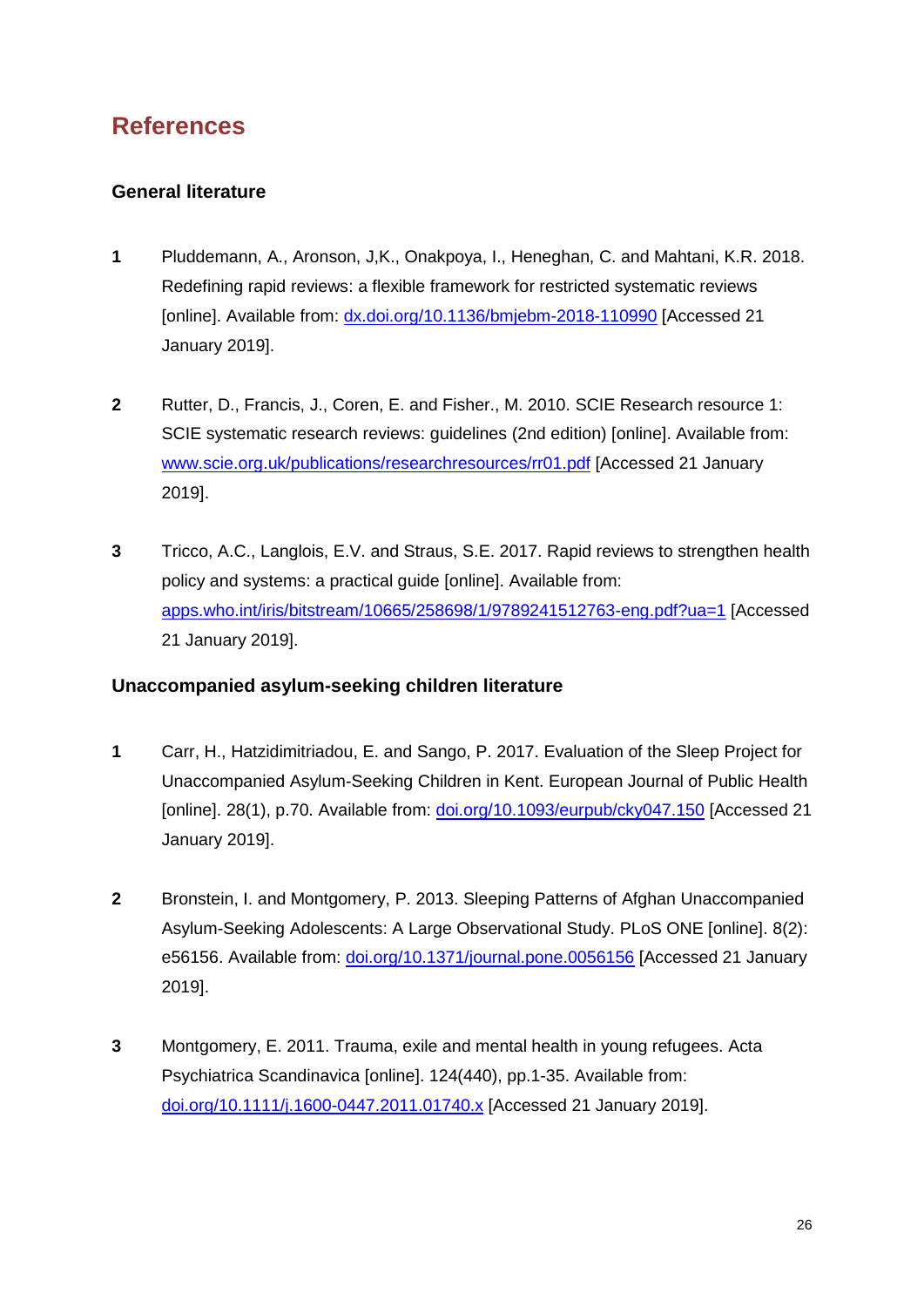**4** Montgomery, E. and Foldspang, A. 2001. Traumatic experience and sleep disturbance in refugee children from the Middle East. European Journal of Public Health [online]. 11(1), pp.18-22. Available from: doi.org/10.1093/eurpub/11.1.18 [Accessed 21 January 2019].

## <span id="page-26-0"></span>**Children in care literature**

**Children in foster care literature**

- **1** Dubois-Comtois, K., Cyr, C., Pemmestri, M-H. and Godbout, R. 2016. Poor quality of sleep in foster children relates to maltreatment and placement conditions. SAGE Open [online]. Available from: [doi.org/10.1177/2158244016669551](https://doi.org/10.1177%2F2158244016669551) [Accessed 21 January 2019].
- **2** Fusco, R. A. and Kulkarni, S.J. 2018. "Bedtime is when bad stuff happens": Sleep problems in foster care alumni. Children and Youth Services Review [online]. 95, pp. 42-48. Available from: [doi.org/10.1016/j.childyouth.2018.10.024](https://doi.org/10.1016/j.childyouth.2018.10.024) [Accessed 21 January 2019].
- **3** Hambrick, E.P. 2017. Do sleep problems mediate the link between adverse childhood experiences (ACE) and delinquency in preadolescent children in foster care? The Journal of Child Psychology and Psychiatry [online]. 59(2), pp.140-149. Available from: [doi.org/10.1111/jcpp.12802](https://doi.org/10.1111/jcpp.12802) [Accessed 21 January 2019].
- **4** Tininenko, J., Fisher, P.A., Bruce, J. and Pears, K.C. 2010. Sleep disruption in young foster children. Child Psychiatry and Human Development [online]. 41(4), pp.409-424. Available from: doi.org/10.1007/s10578-010-0177-2 [Accessed 21 January 2019].

## **Adopted children literature**

- **5** Cuddihy, C., Dorris, L., Minnis, H. and Kocovska, E. 2013. Sleep disturbance in adopted children with a history of maltreatment. Adoption and Fostering [online]. 37(4), pp. 404-411. Available from: [doi.org/10.1177/0308575913508715](https://doi.org/10.1177%2F0308575913508715) [Accessed 21 January 2019].
- **6** Radcliff, Z., Baylor, A and Rybarczyk, B. 2016. Adopted youth and sleep difficulties. Pediatric Health, Medicine and Therapeutics [online]. 7, pp.165-175. Available from: [doi.org/10.2147/PHMT.S119958](https://doi.org/10.2147/PHMT.S119958) [Accessed 21 January 2019].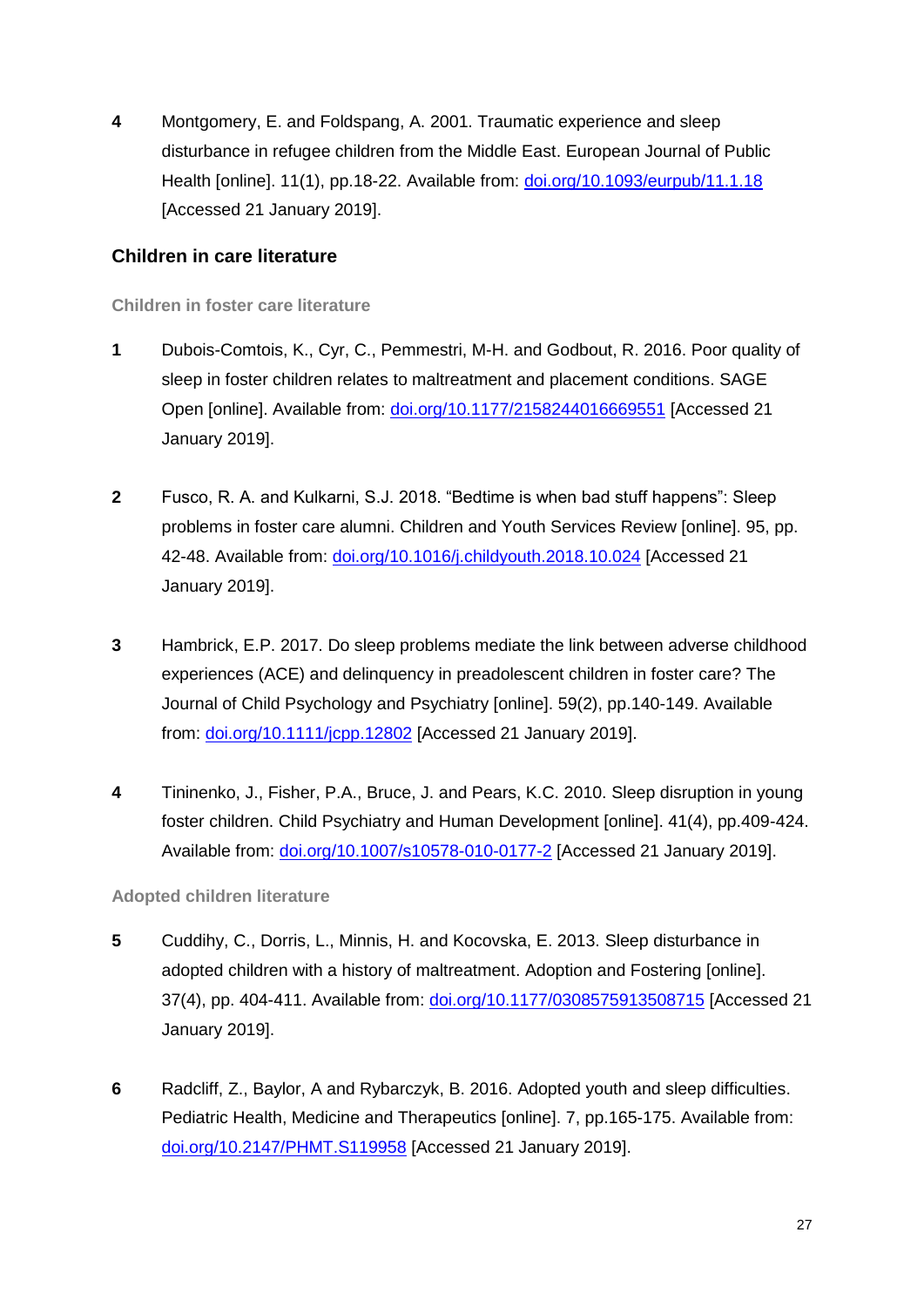- **7** Rajaprakash, M. Kerr, E., Friedlander, B. and Weiss, S. 2017. Sleep Disorders in a Sample of Adopted Children: A Pilot Study. Children [online]. 4(9): 77. Available from: [doi.org/10.3390/children4090077](https://doi.org/10.3390/children4090077) [Accessed 21 January 2019].
- **8** Schenkels, E., Steinfort N., Wojciechowski M. and Verhulst S. 2018. Sleep problems in internationally adopted children: a pilot study. Nature and Science of Sleep [online]. 10, pp.335-336. Available from: [doi.org/10.2147/NSS.S180769](https://doi.org/10.2147/NSS.S180769) [Accessed 21 January 2019].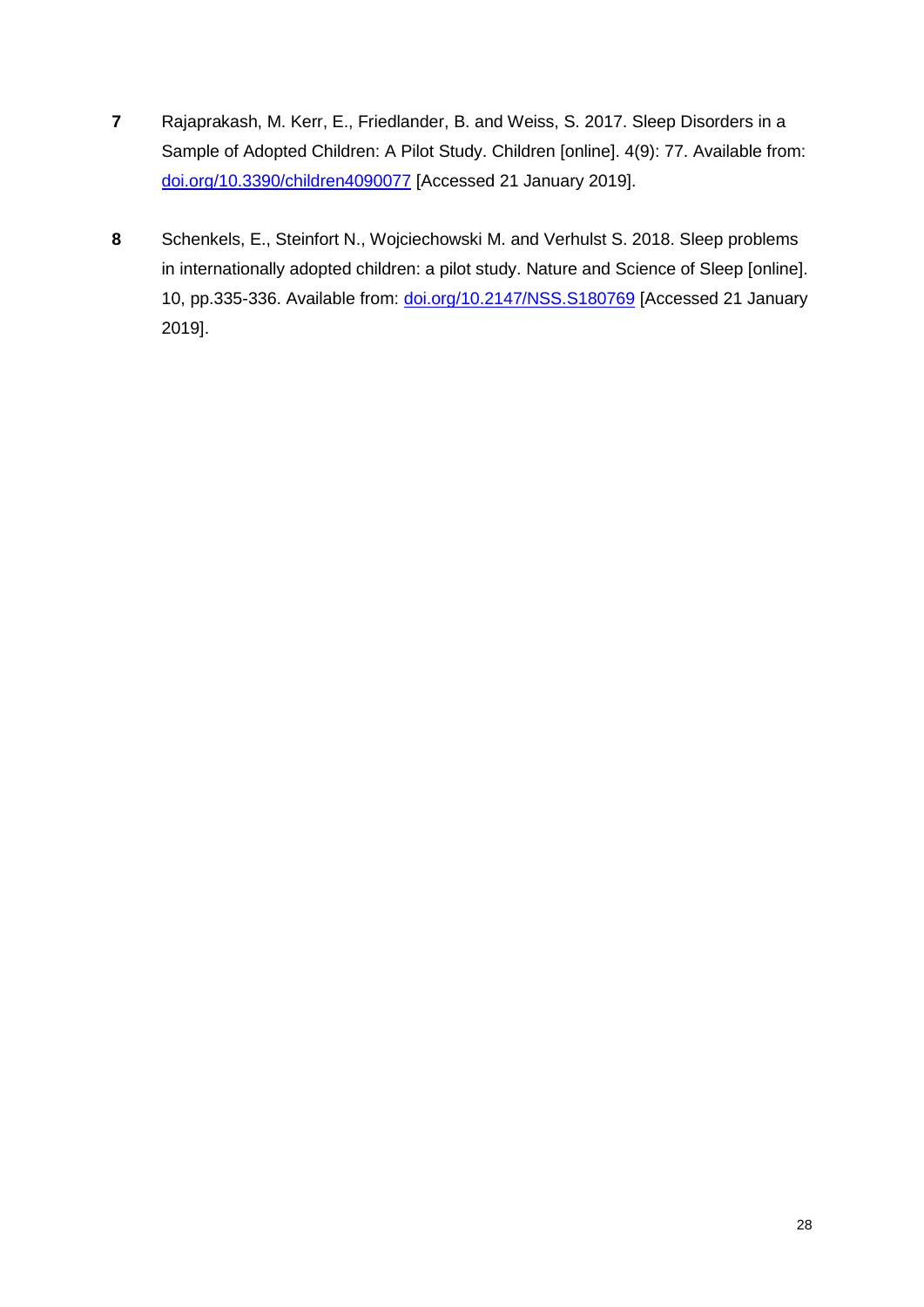# <span id="page-28-0"></span>**Appendix**

## <span id="page-28-1"></span>**Appendix 1: search terms for unaccompanied asylum-seeking children**

| <b>Topic 1</b> | Topic 2*     | Topic 3 |
|----------------|--------------|---------|
| Child*         | Refugee*     | Sleep*  |
| Young*         | Asylum       |         |
| Juvenile*      | Undocumented |         |
| Girl*          | Migrant*     |         |
| Boy*           |              |         |
| Minor*         |              |         |
| Adolescent*    |              |         |
| Teen*          |              |         |
| Youth*         |              |         |
| Pube*          |              |         |

\*'traffic\*' was removed from topic 2 search terms. When used in searches, articles were returned relating to sleep disruption and noise from areas with busy traffic.

## <span id="page-28-2"></span>**Appendix 2: search terms for children in care**

| <b>Topic 1</b> | <b>Topic 2</b>     | Topic 3 |
|----------------|--------------------|---------|
| Child*         | Care               | Sleep*  |
| Young*         | "Foster care"      |         |
| Juvenile*      | "Looked after"     |         |
| Girl*          | Adopted            |         |
| Boy*           | "Child protection" |         |
| Minor*         | "Child* in need"   |         |
| Adolescent*    |                    |         |
| Teen*          |                    |         |
| Youth*         |                    |         |
| Pube*          |                    |         |

## <span id="page-28-3"></span>**Appendix 3: electronic databases used for searches**

**Cochrane Library:** a source of full-text information on the effects of interventions in health care. It is a key resource in evidence-based medicine.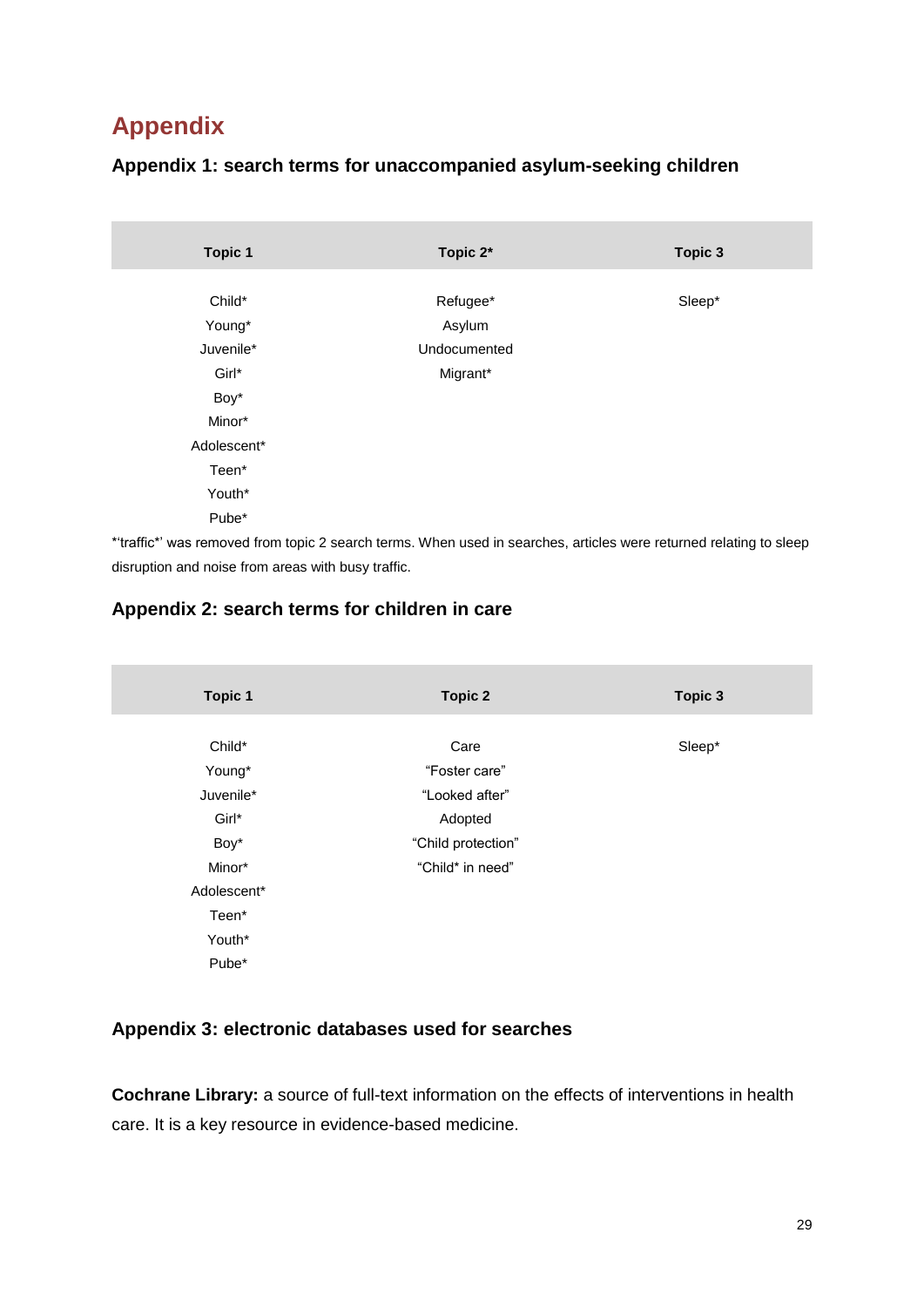**Google Scholar:** allows you to broadly search for scholarly literature across many disciplines and sources: articles, theses, books, abstracts and court opinions, from academic publishers, professional societies, online repositories, universities and other websites.

**NSPCC library:** the only UK library dedicated to child protection, safeguarding, child abuse and child neglect. Holds over 40,000 resources including inquiry reports and case reviews, training resources and text books, international journals and grey literature.

**PsycINFO:** an index of literature in psychology and psychological aspects of related disciplines.

**PubMed:** an index of biomedical literature, including all data from the Medline database from National Center for Biotechnology Information at the US National Library of Medicine.

**Social Care Online:** a free bibliographic database of information on all aspects of social work and social care. Containing around 150,000 records and referencing resources from the 1980s onwards. The content is updated daily.

|                | <b>Criteria</b>                                       | <b>Possible fields</b>                                               | Inclusion criteria (where<br>applicable)                                              |
|----------------|-------------------------------------------------------|----------------------------------------------------------------------|---------------------------------------------------------------------------------------|
|                | Citation (Harvard style)                              | Author, year, title,<br>publisher, journal &<br>issue, page numbers. | N/A                                                                                   |
|                | Is the source publicly available<br>(i.e. published)? | Yes/No                                                               | Exclude if not publicly<br>available.                                                 |
|                | Publication year                                      | Between 2008 and 2018                                                | Exclude if published before<br>2008 unless a seminal study.                           |
| <b>Summary</b> | Peer review                                           | Peer reviewed or grey<br>literature?                                 | Both can be included however<br>grey literature needs to be<br>carefully scrutinised. |
|                | Geographical scope of study                           | Multi-country, national,<br>regional                                 | N/A                                                                                   |
|                | Geographical area of study                            | State country, region etc.                                           | N/A                                                                                   |

## <span id="page-29-0"></span>**Appendix 4: quality appraisal criteria**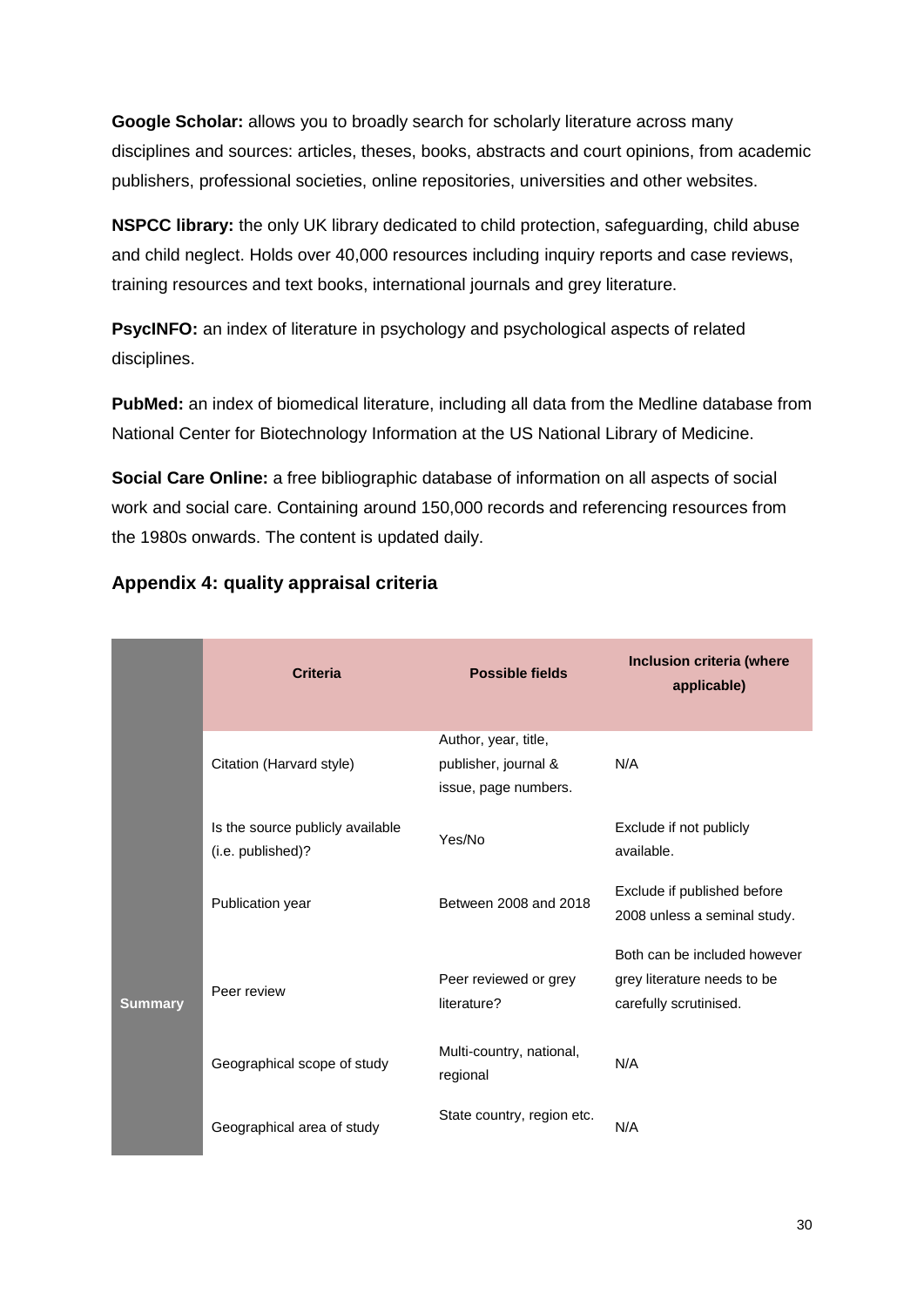|                | Does the study contain<br>information about sleep problems<br>relating to either UASC or CiC?                                                | Yes/No                                                  | Exclude if no                                                                                                                           |
|----------------|----------------------------------------------------------------------------------------------------------------------------------------------|---------------------------------------------------------|-----------------------------------------------------------------------------------------------------------------------------------------|
|                | Study type                                                                                                                                   | Qualitative, quantitative,<br>mixed methods etc.        | N/A                                                                                                                                     |
|                | What is the research question/<br>purpose of the research?                                                                                   | [Open]                                                  | N/A                                                                                                                                     |
|                | Which group does the study<br>address (UASC or CiC or both)?                                                                                 | List group                                              | N/A                                                                                                                                     |
| Relevance      |                                                                                                                                              |                                                         | Exclude if none were 17 or<br>younger.                                                                                                  |
|                | What is the age range of the<br>young people in the study?                                                                                   | [Open]                                                  | Exclude if study is about<br>children aged under 11.                                                                                    |
|                |                                                                                                                                              |                                                         | Proceed with caution if<br>studies include a mixed age<br>group above and below 18<br>and comments are not<br>attributed to ages.       |
|                | Are there any potential conflicts of<br>interest? (e.g. related to the<br>funding interests?)                                                | Yes/No<br>[Provide details]                             | Consider exclusion if yes.                                                                                                              |
| <b>Methods</b> | Is it clear from the data source<br>through what means evidence/<br>information/ data about young<br>people / participants was<br>collected? | Yes/No                                                  | Consider excluding if no.                                                                                                               |
|                | Are the study methods used<br>appropriate to support the<br>evidence, analysis and<br>conclusions presented in the<br>source?                | Yes/No                                                  | Consider exclusion if no<br>(unless there is a compelling<br>reason to retain the article;<br>state the reason for inclusion<br>if so). |
|                | Does the methodological<br>approach appear to have been<br>consciously adopted with<br>awareness about the                                   | Scale 1-5 with 5 being<br>highest level of<br>awareness | If solely a quantitative study<br>then consider excluding if<br>score is 2 or below.                                                    |